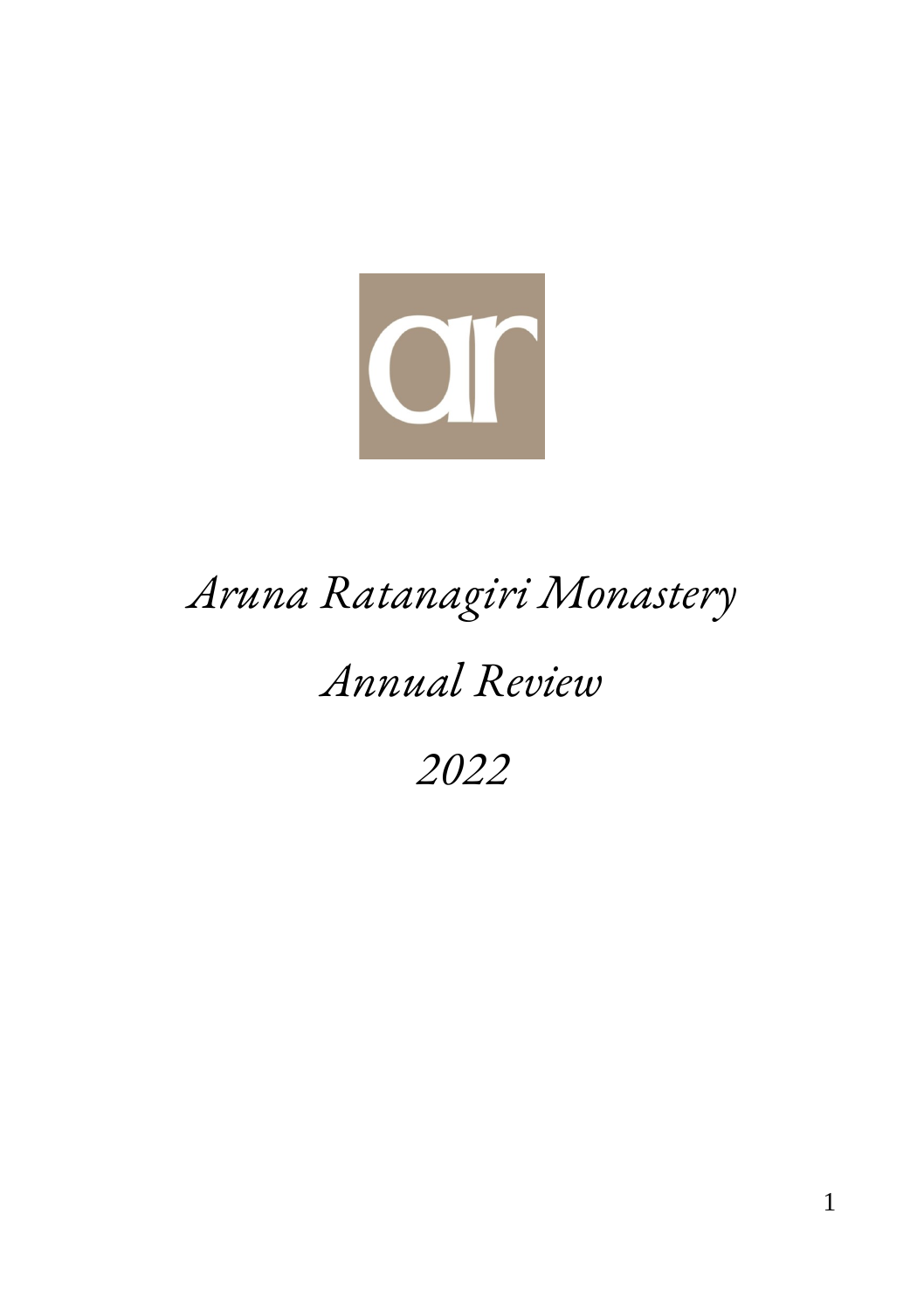*This Document contains the ratanagiri.org.uk news blogs from 2021, generally published on new moon days, as well as Luang Por Munindo's full moon Dhammapada reflections for this year*

> *Those two publications have been interwoven to offer a chronological reading experience.*

*For the latest Dhammapada reflections, please see ratanagiri.org.uk/teachings/dhammapada-reflections where you can also subscribe to receive them via email.*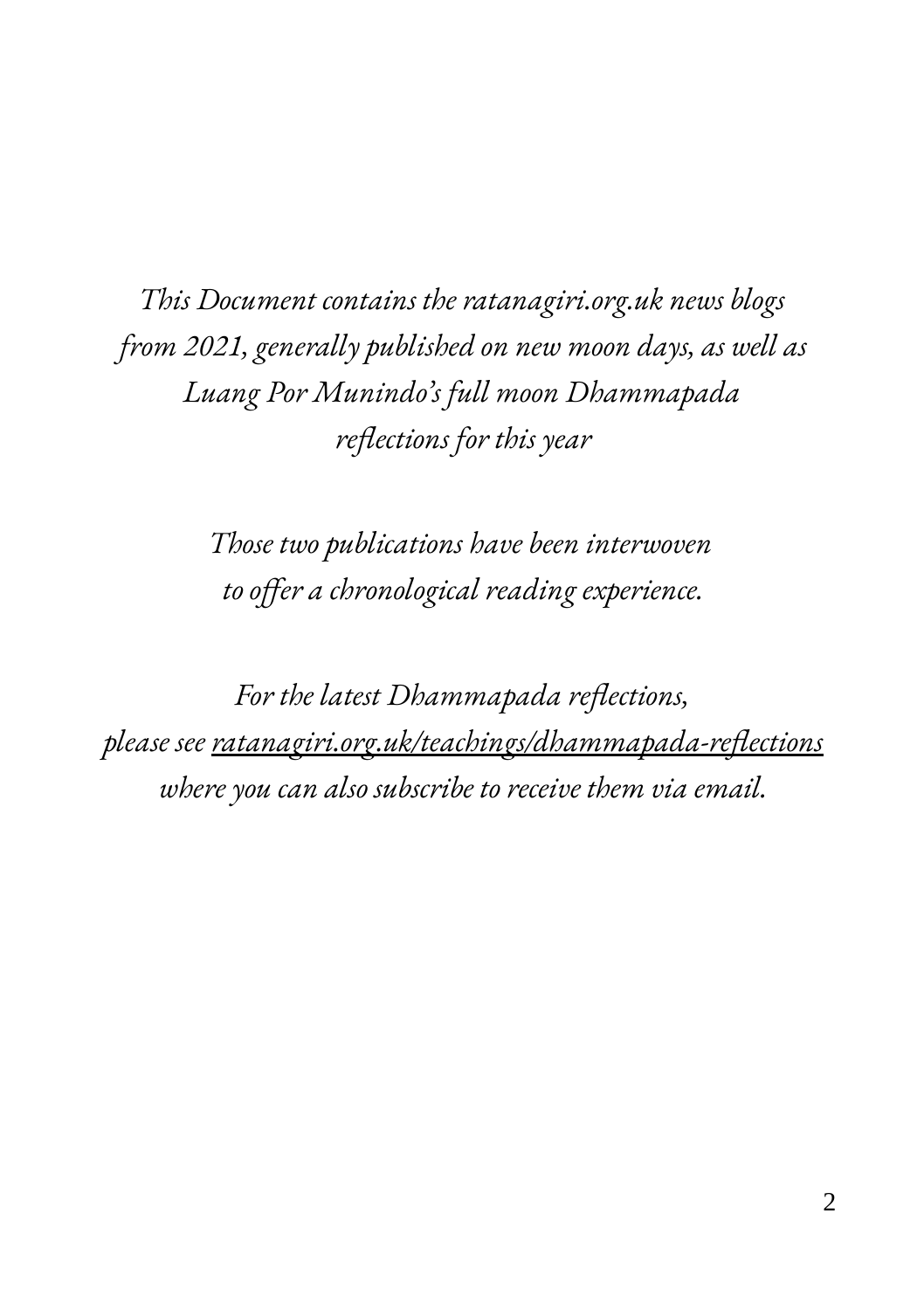#### **Table of Contents**

| NEW MOON UPDATE: 6TH OCTOBER 202134  |  |
|--------------------------------------|--|
|                                      |  |
| NEW MOON UPDATE: 4TH NOVEMBER 202137 |  |
|                                      |  |
| NEW MOON NEWSLETTER: DECEMBER 202140 |  |
|                                      |  |
|                                      |  |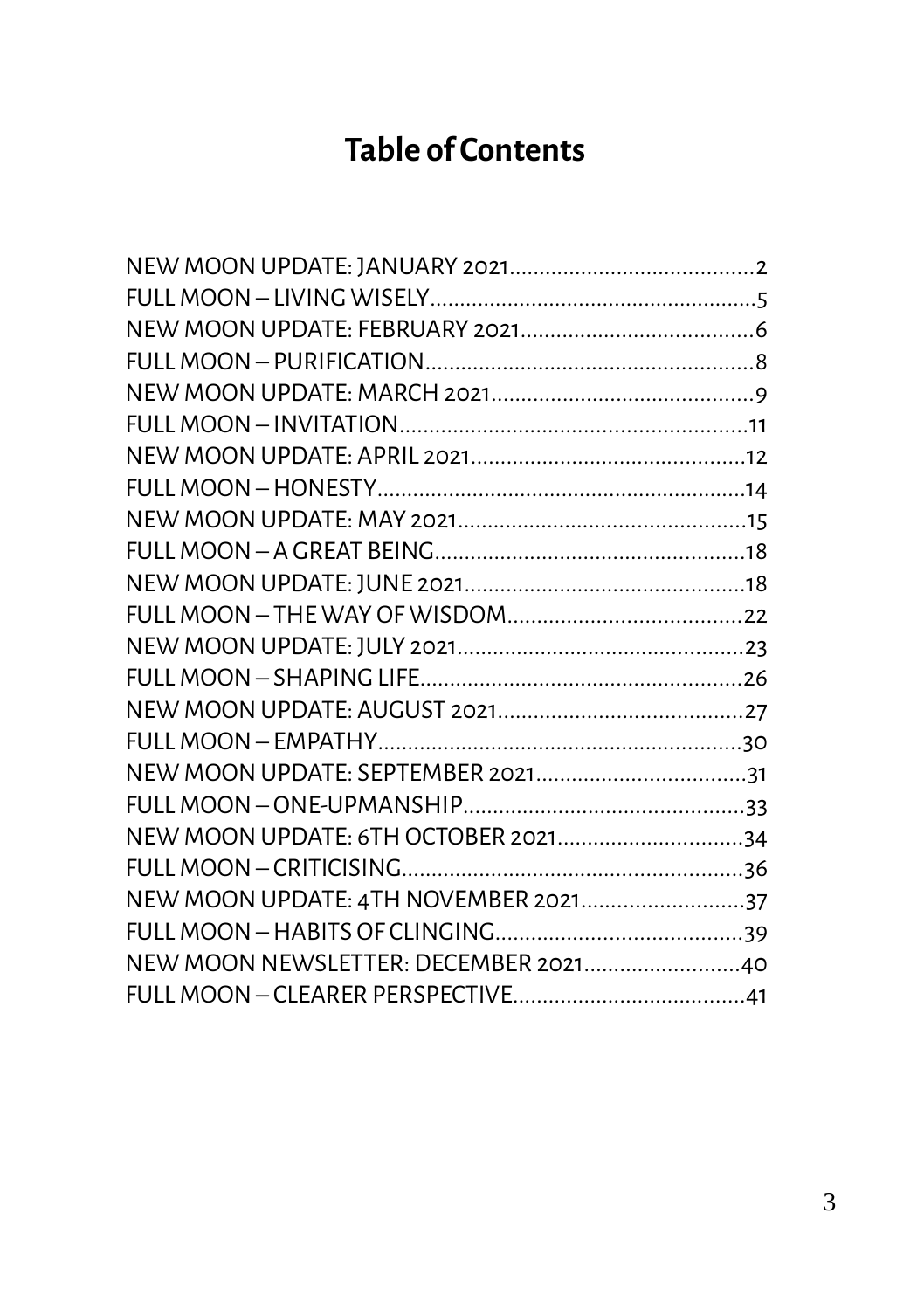### <span id="page-3-0"></span>NEW MOON UPDATE: JANUARY 2021

Posted on January 13, 2021

Today, Wednesday 13th, is the **New Moon** day for the month of January 2021. The next *Uposatha* day will be the **Full Moon** which falls on Thursday 28th January.

The doors to our Dhamma Hall vestibule are once more **closed** to visitors. Please be sure to read the **announcements** page for current conditions. If you have any questions or concerns, either email us at *dana@ratanagiri.org.uk* or telephone us on 07958 394 796.

In the talk that I gave at the monastery on New Year's Eve I reflected on the theme, Because Some Things Matter More. We all have a sense that some things matter more than others, but how do we confidently engage a contemplation on these matters. In the talk I suggested that it is fundamentally important that we determine to emphasize the cultivation of honesty. When our actions of body and speech are dishonest our minds become deeply disturbed and we can't trust our own judgement.

The Buddha taught that without a wholesome sense of shame and fear of falling into shamelessness, our world disintegrates. In the Pali language, a wholesome sense of shame and fear of falling into shamelessness are referred to as *hiri* and *ottappa,* and the Buddha calls them *lokapala,* or protectors of the world. Whatever beautiful ideas we might entertain in our heads or expound to others, if our behaviour of body and speech is not beautiful, we are susceptible to disintegration - inwardly and outwardly i.e. our psychological and physical worlds are at risk of falling into chaos.

Conversely, with increased honesty comes increased trust. When trust and confidence arise out of our commitment to integrity they will serve to support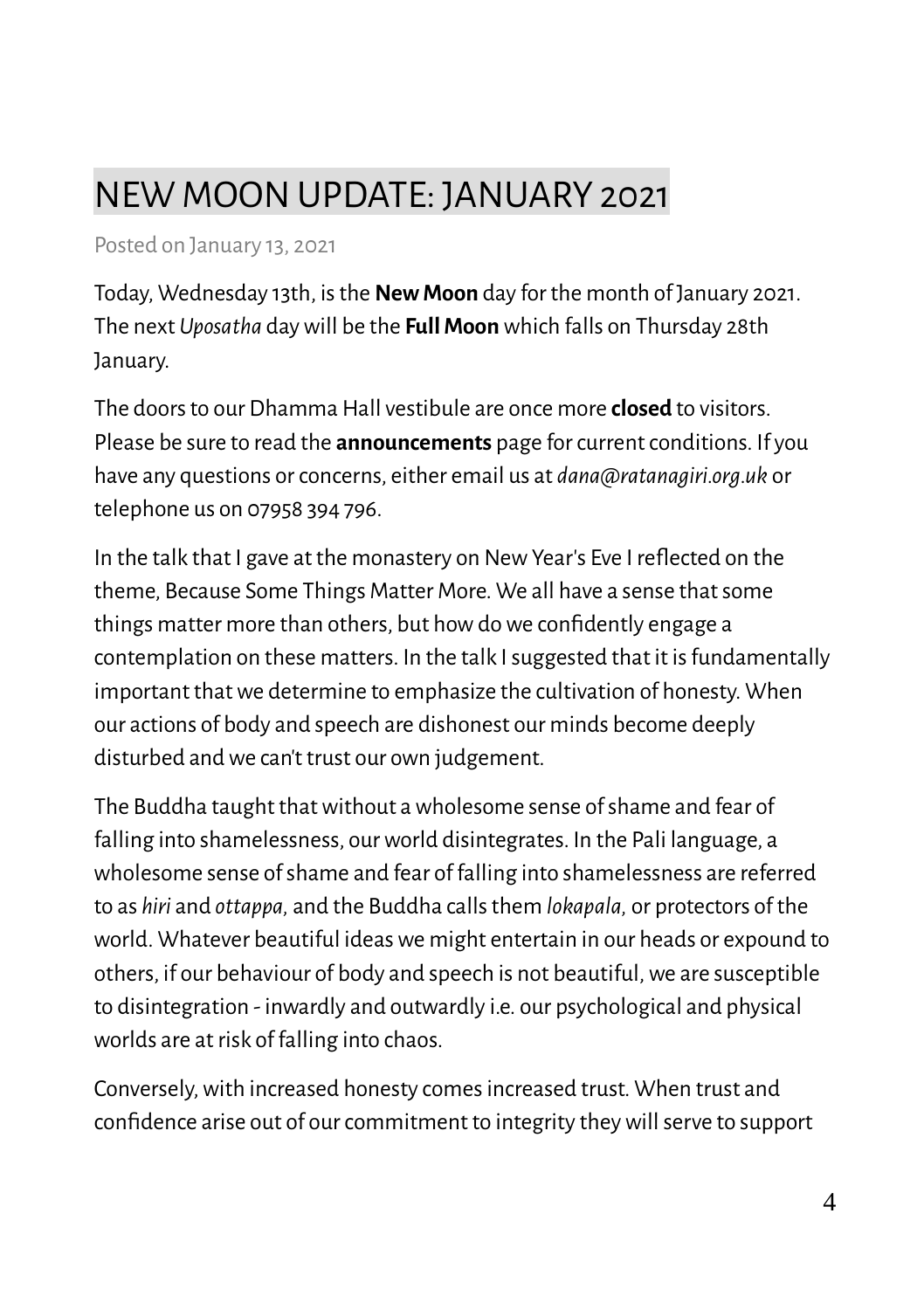clarity of heart and mind. We can expect to feel more ready to meet life's challenges. We may not immediately find all the answers to our deep questions, but we might feel more able to handle the uncertainty without defaulting to simplistic notions. Fundamentalism and extremism - religious or political or any other form - can be understood as reactions to a level of uncertainty that we are not ready to deal with. With the increased ability to trust ourselves that comes with *hiri-ottappa* we are better placed to view the inner and outer chaos, to honestly and mindfully feel how we feel about it, and carefully enquire into the causes of chaos.

None of us know what the future holds. This is not because something is going wrong; pandemics, unrest and conflict are all part of being human. We cannot immunize ourselves against uncertainty, however we can protect and strengthen our spiritual immune systems by heeding the wise teachings of the Buddha.

Our Evening Puja is still live streamed every Saturday at 7pm BST, and you are warmly invited to join us.

With sincere well-wishing, Luang Por Munindo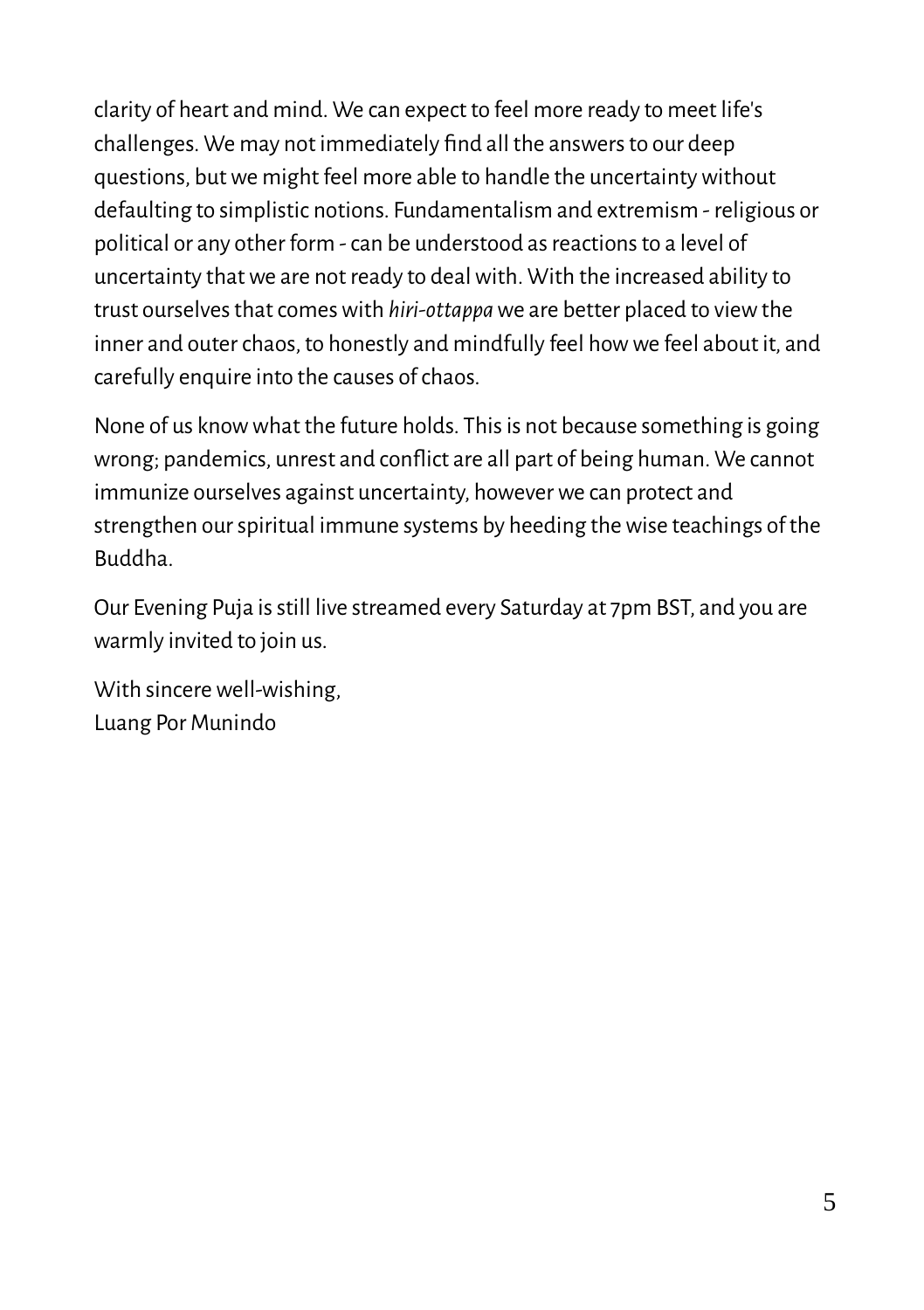#### <span id="page-5-0"></span>FULL MOON – LIVING WISELY

Published Thursday, 28 January 2021

*Surrendering oneself to Dhamma leads to serene being. The wise perpetually delight in the truth taught by the Awakened One.*

*Dhammapada v.79*

We are all aware, at least in theory, that self-centredness is a state to be avoided. However, have we ever enquired into just how and why it is so dangerous? That which we call the 'self' is not something we are born with. In fact it takes roughly seven years for a human being to develop a stable sense of individuality. And this sense of 'self' is not a secure thing. Perhaps it could be described as a dynamic process of patterns of mental and emotional activity. Attempting to find security by focussing on something that is inherently insecure is not at all sensible. Many who have practised meditation know the experience of stillness and serenity that exists even when much of that activity that we think of as 'me' has quietened down. They discover that they don't disappear just because the coarse level of thinking and emoting has ceased. There is still a sense of 'knowing'. Surely focussing on this 'knowing' would be a wiser way to live.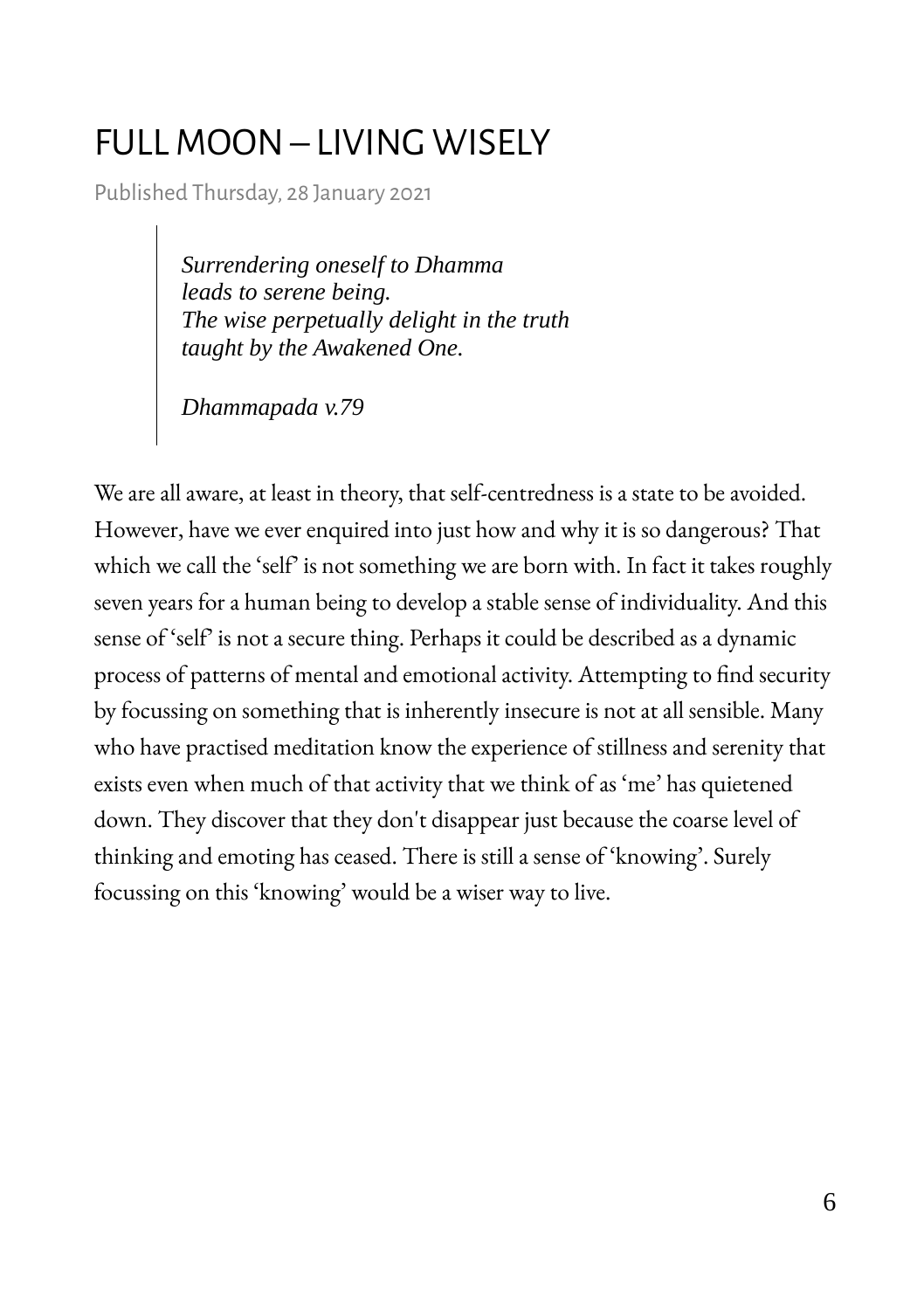### <span id="page-6-0"></span>NEW MOON UPDATE: FEBRUARY 2021

Posted on February 11, 2021

Today, Thursday 11th, is the **New Moon** day for the month of February 2021. The next *Uposatha* day will be the **Full Moon** which falls on Friday 26th February.

Shortly after that next full moon day will be the thirtieth anniversary of my arriving at Harnham. In the first week of March 1991 Tan Vipassi and I arrived here, having spent the winter retreat at Amaravati. As with all new ventures, we had no idea what might lie ahead, but we had faith in the benefits of spiritual community and a strong sense of gratitude for being invited to be part of the project of building this monastery.

Anyone who has been involved in activities here over the years would be aware that the challenges we have faced have been testing. However, the lessons learned and the benefits accrued far outweigh any difficulties. Even now, when much of the world is in chaos, the goodness and generosity of our friends and supporters means our annual winter retreat proceeds relatively uninterrupted. There is so much for which we can feel grateful.

Over recent months I have been reflecting a lot on gratitude. Not so much as a spiritual strategy that I thought I was obliged to engage with, but more out of a sense of it feeling appropriate. And as I did engage with the exercise of consciously dwelling on gratitude, I kept finding more to be grateful for. One of the results of these contemplations is a book called, *In Any Given Moment.*  Presently, with the help of Tan Gambhiro, my reflections on gratitude and sustaining a spiritual life are being typeset and should be ready for distribution as an e-pub on the forest sangha website next month.

Although this is winter retreat, and the restrictions resulting from the pandemic mean we are not able to see each other, rest assured you are not forgotten. Our Evening Puja is still live streamed every Saturday at 7pm BST, and you are warmly invited to join us. At the meal time we recite the *anumodana*, and each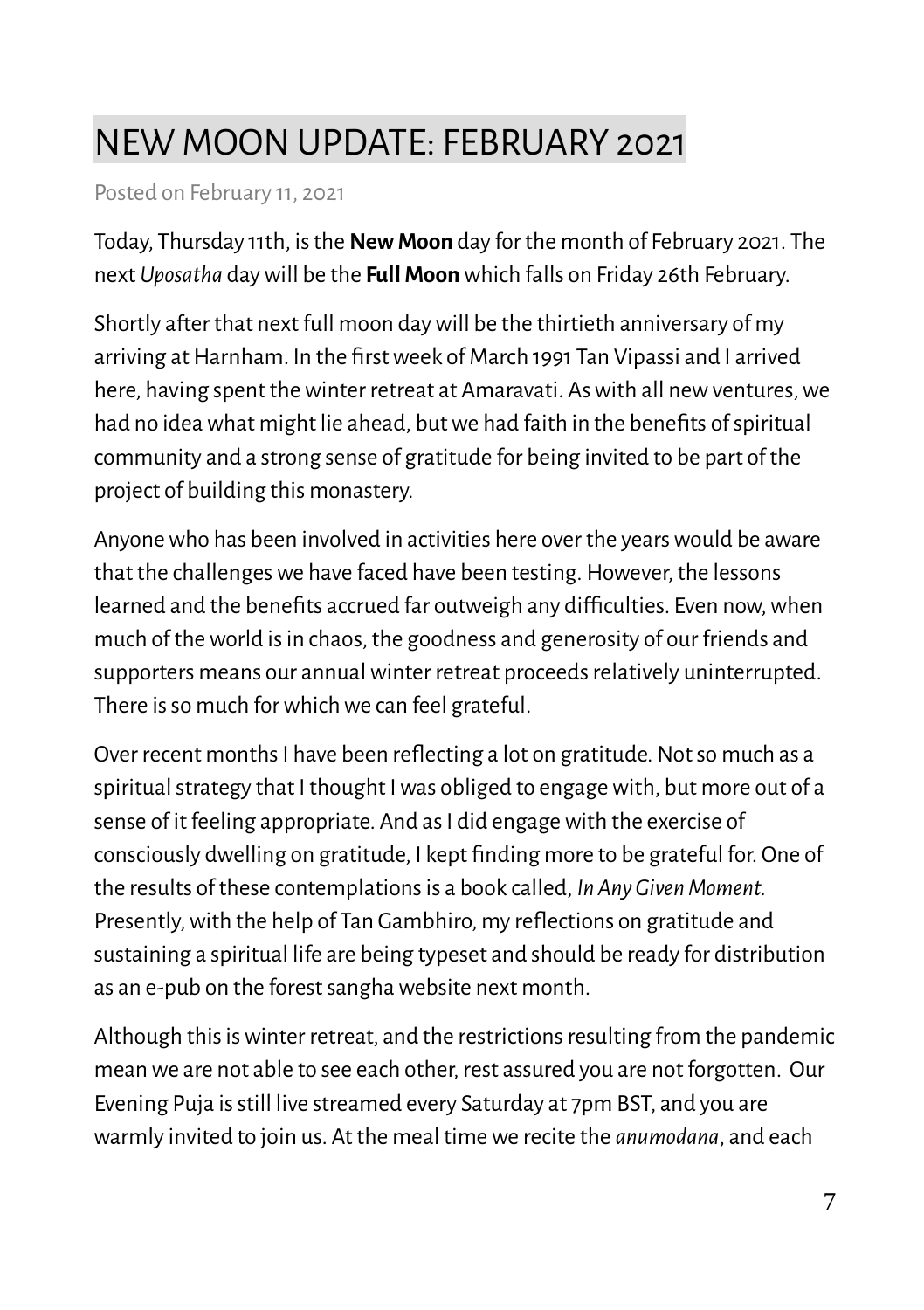full moon a verse from the Dhammapada is sent out with a short contemplation that I hope serves to nourish your own practice of wise reflection.

If you are unsure about restrictions that are in place, please read the announcements page for current conditions. If you have any questions or concerns, either email us at dana@ratanagiri.org.uk or sangha@ratanagiri.org.uk or telephone us on 07958 394 796.

With sincere well-wishing, Luang Por Munindo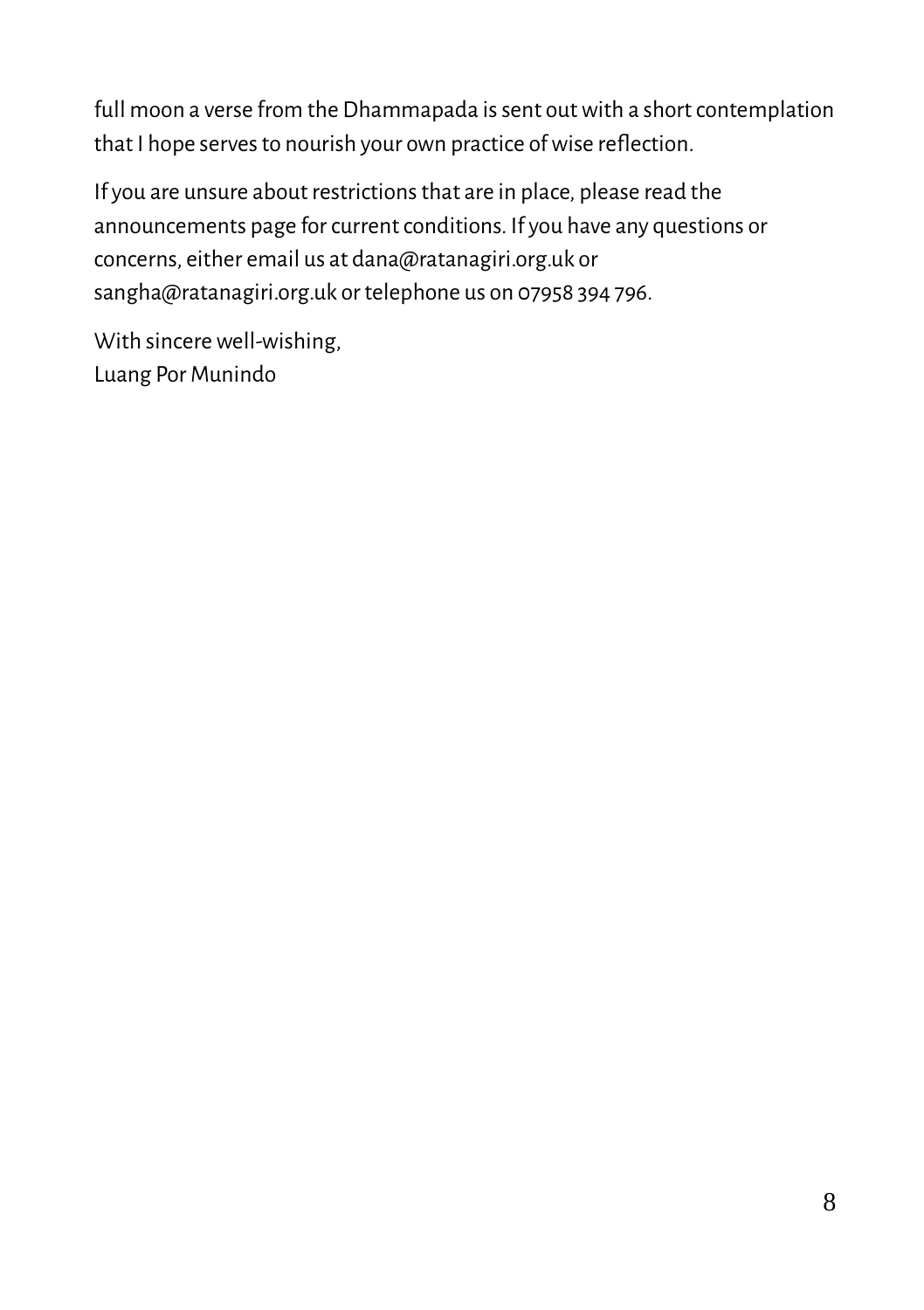#### <span id="page-8-0"></span>FULL MOON – PURIFICATION

Published Friday, 26 February 2021

*Refrain from wrongdoing, cultivate that which is good; purify the heart. This is the Way of the Awakened Ones.*

*Dhammapada v.183*

When we inhibit wrongdoing, we develop a form of strength that comes with self-respect. Without the ability to inhibit unwholesomeness, all the spiritual books we read, the talks we listen to, and even the hours spent meditating, are compromised. It is like cooking healthy organic food in a filthy kitchen. Conversely, when we are skilled in wise restraint, the good efforts that we make are enhanced. Then, with unwholesomeness restrained and goodness developed, we are ready to purify awareness from the troublesome habit of setting up right against wrong, good against evil, self against other. The awareness of the Awakened Ones is free from all compulsive habits of taking sides, and is therefore free from all suffering.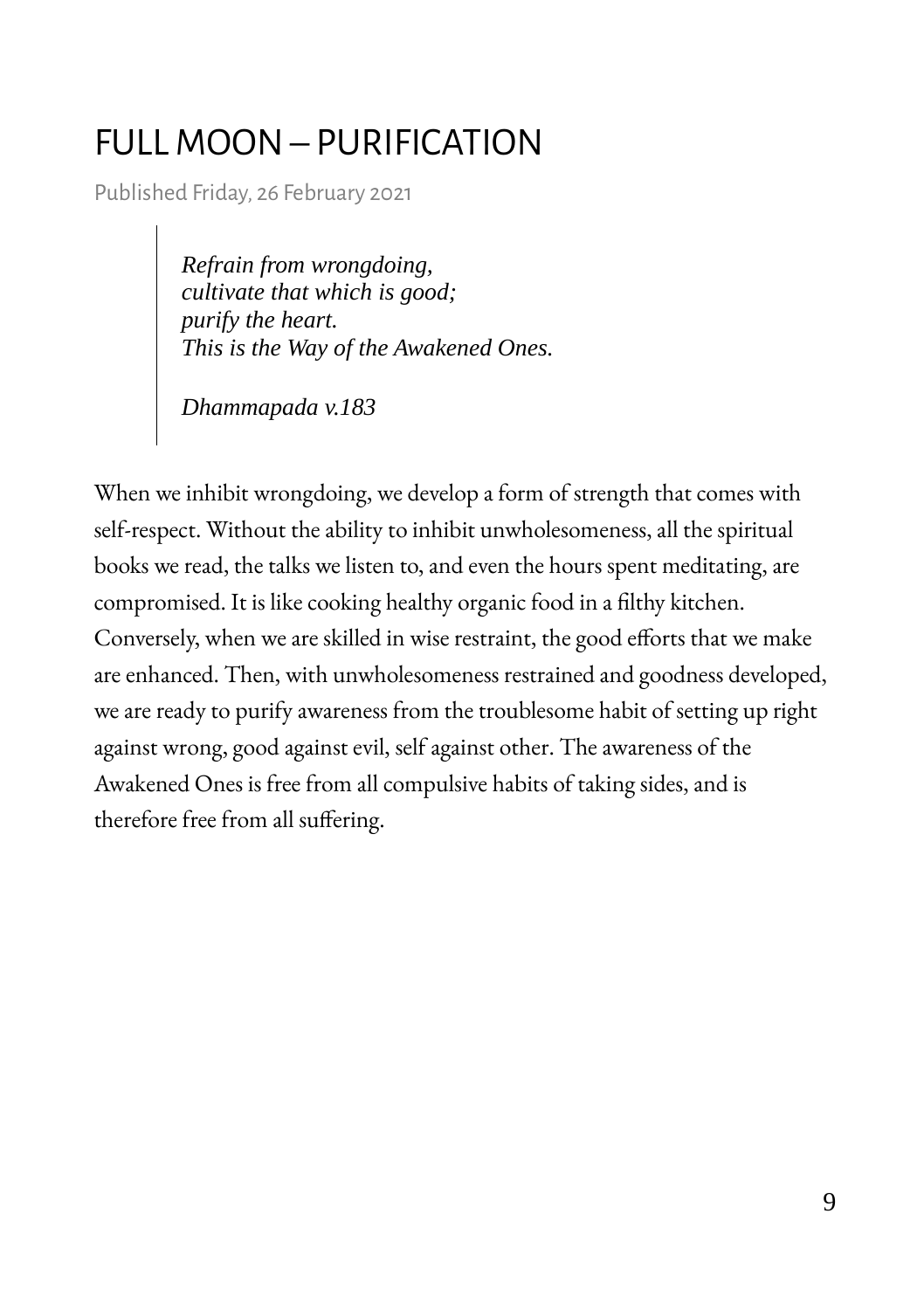#### <span id="page-9-0"></span>NEW MOON UPDATE: MARCH 2021

Posted on March 13, 2021

Today, Saturday 13th, is the **New Moon** day for the month of March 2021. The next *Uposatha* Day will be the **Full Moon** which falls on Sunday 28th March.

*These monthly updates are usually prepared by Luang Por Munindo, however since this is the thirtieth anniversary of his arriving here at Harnham, this blog is being overseen by Ajahn Punnyo.*

Last Tuesday on 2nd March, the midday meal at the monastery was sponsored and offered on behalf of the Harnham Buddhist Monastery Trustees, friends and supporters, to mark the thirtieth anniversary of Luang Por's abbotship. It was shortly after the end of the annual Winter Retreat, thirty years ago, that a good friend of the sangha, Tulanjit Wijisuriya, drove Luang Por Munindo and Tan Vipassi up from Amaravati to Harnham, where Ajahn Vajiro was waiting to hand over the keys. Ever since then, for three full decades, Luang Por Munindo has been guiding the community.

Before long, on our forest sangha website there will be a memoir available which has recently been written by Luang Por, '*In Any Given Moment*'. It offers insights into his journey over these years and takes us behind the scenes to the New Zealand of the 1950s and 1960s, and then brings us forward via 1970s Australia, and on through SE Asia to Bangkok. This was a time when many other intrepid travellers were doing the same thing, some of them also on their own journeys to Buddhist Monasteries. Eventually arriving in Northumberland, the story is interwoven with many pertinent Dhamma reflections.

Having myself first come to live at Harnham in June 1991, I have observed as Luang Por has resolutely kept the ship afloat for that whole time, through many different seasons. Naturally I feel appreciation and gratitude for all that he has given so generously to the community. Thank you very much Luang Por.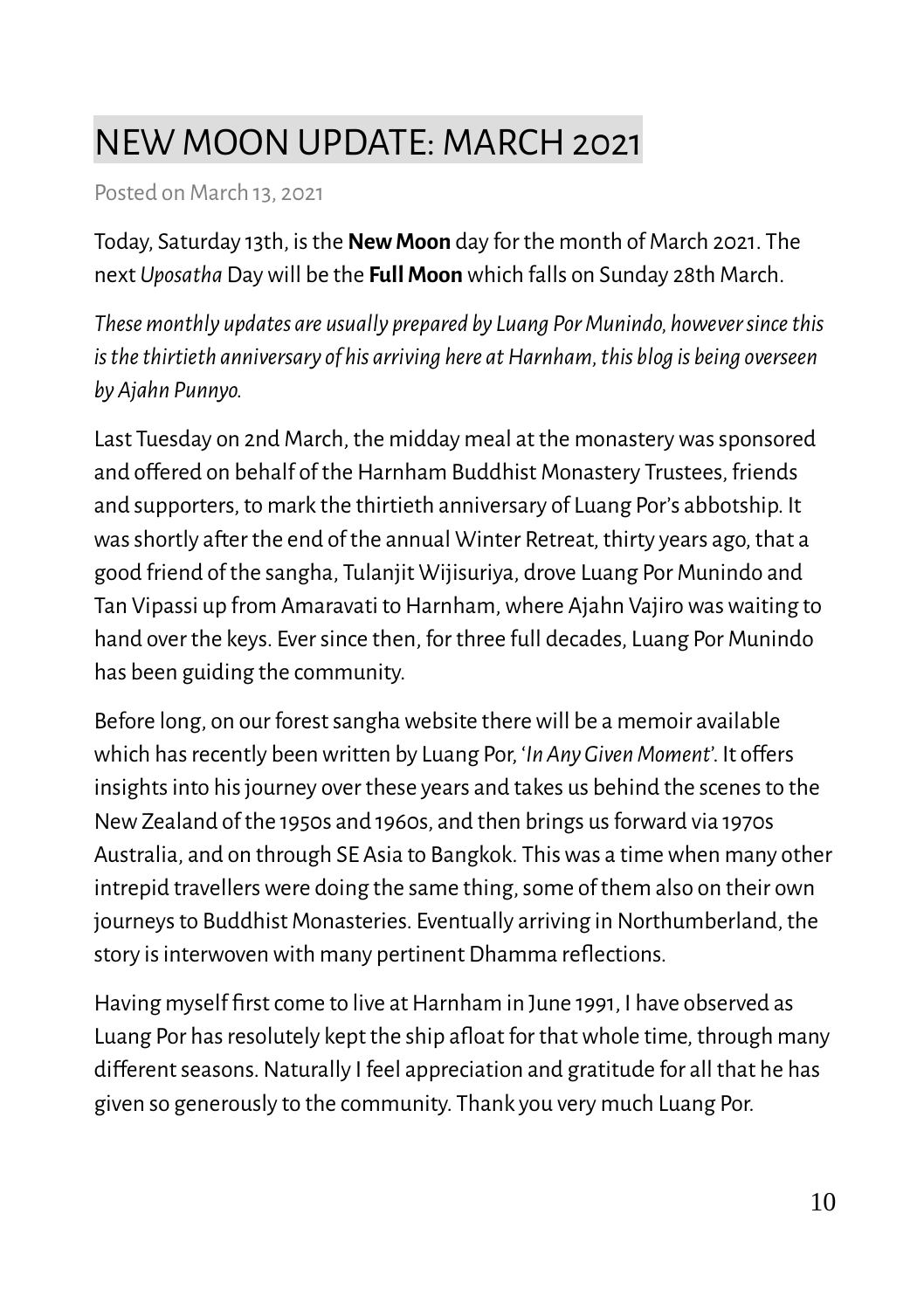Also, forty years ago around this date (it is thought to be 10th March), Ajahn Sucitto and Anagarika Philip (later to become Ajahn Chandapalo) first arrived at Harnham. Thank you also to them and everyone else who has been part of building and maintaining this spiritual sanctuary.

On the latest Full Moon, Friday 26th February, Luang Por shared a contemplation on the *Ovada Patimokkha* in a talk called, '*Clear and Simple Teachings* '. Shortly after the next Full Moon, on Sunday 28th March, the annual Winter Retreat at the monastery will end.

Having been away for a year supporting my mother in Yorkshire I hope to be able to return to Harnham in a few months. The situation with guests visiting, either for the day of for longer, is still unclear. We ask that anyone interested in visiting please check our announcements page for the latest update.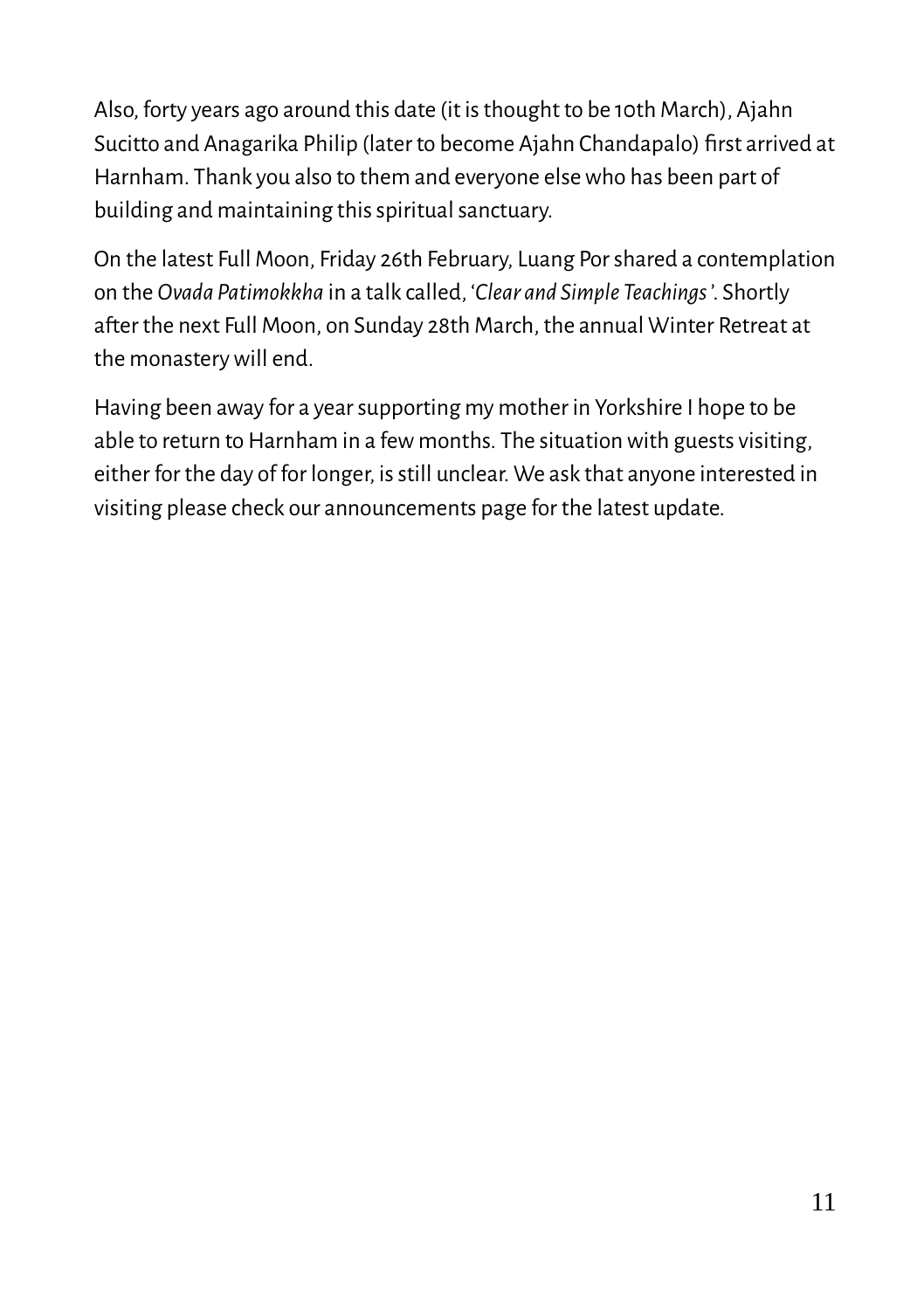#### <span id="page-11-0"></span>FULL MOON – INVITATION

Published Sunday, 28 March 2021

*The Buddha's perfection is complete; there is no more work to be done. No measure is there for his wisdom; no limits are there to be found. In what way could he be distracted from truth?*

*Dhammapada v.179*

What good fortune to have access to the teachings offered by the Buddha and the Awakened disciples. What a great blessing to find that we have faith in these teachings; a faith that encourages us to question, to enquire, and not to merely believe. When we merely believe, we abdicate responsibility for the consequences of our unawareness; and surely it is unawareness that is at the very core of all suffering – our own and that of the world. So let's be careful that we are not becoming lost in feeling good just because we believe in the Buddha. Instead of asking, 'Am I a good Buddhist?', perhaps we ought to be asking, 'Is my Buddhist practice helping me hear my heart's deepest doubts and concerns?' And, 'Am I learning to rightly trust myself as I engage those true questions?'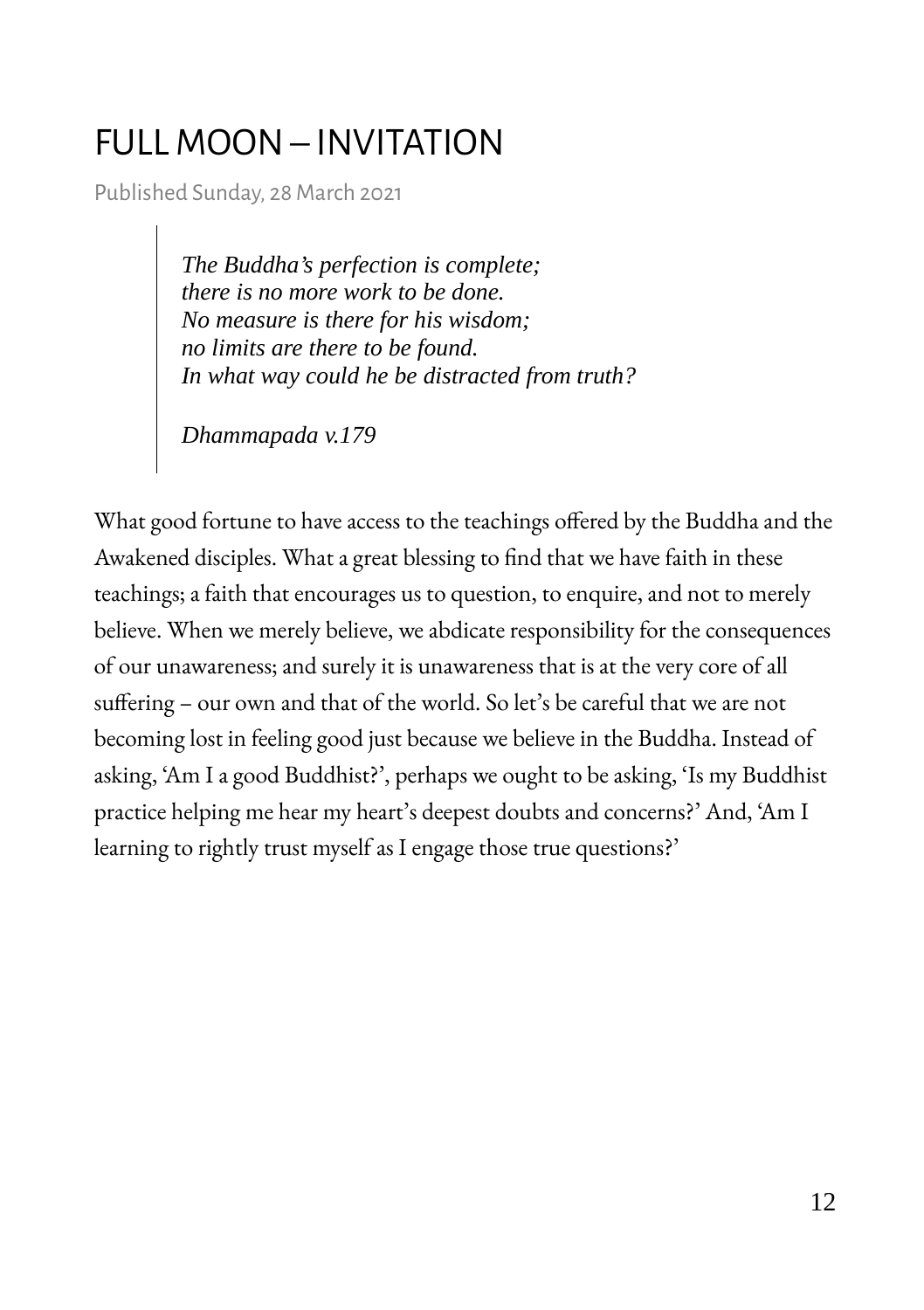#### <span id="page-12-0"></span>NEW MOON UPDATE: APRIL 2021

Posted on April 11, 2021

Today, Sunday 11th, is the **New Moon** day for the month of April 2021. The next *Uposatha* Day will be the **Full Moon,** which falls on Monday 26th April.

Winter Retreat for 2021 is over, spring is here, and gradually life at the monastery is entering a somewhat more active mode. Tan Samvaro has already moved to live at Cittaviveka Monastery in West Sussex for one year and Tan Mahesako has taken over as our work master. Tan Sucinno remains as the kitchen overseer and is the go-to person if you have any questions about making food offerings.

As the UK in general inches towards increased openness we are looking at when, and to what degree, we can relax restrictions. We have ongoing consultations with a number of informed friends and supporters and although it is tempting to move faster, on balance, it seems better if we wait a bit longer. Sadly, as was mentioned in the 'Spring Update' message, this means that once more we will not be marking the traditional South and Southeast Asian New Year (*Songkran*).

I am sure this is disappointing for those of you who are used to enjoying the gatherings at the monastery and I apologise if anyone thinks we are being too cautious. It is a balancing act. Our preferences tell us what we like to hear, and if we are not sufficiently alert we are convinced by them. In a talk I gave last Saturday 3rd April called, *Including the Sense of Self* , I attempted to lead a contemplation on the theme of how we relate to our desires. Unfortunately, many Buddhists hold to a view that desire is the cause of suffering. On a conceptual level something like that is true, however in terms of actuality it is clinging to desires - i.e. craving - that causes us suffering, not desire itself. And until we bring mindfulness into the whole body-mind we are unlikely to understand this point. As a result we can be fighting our desires in a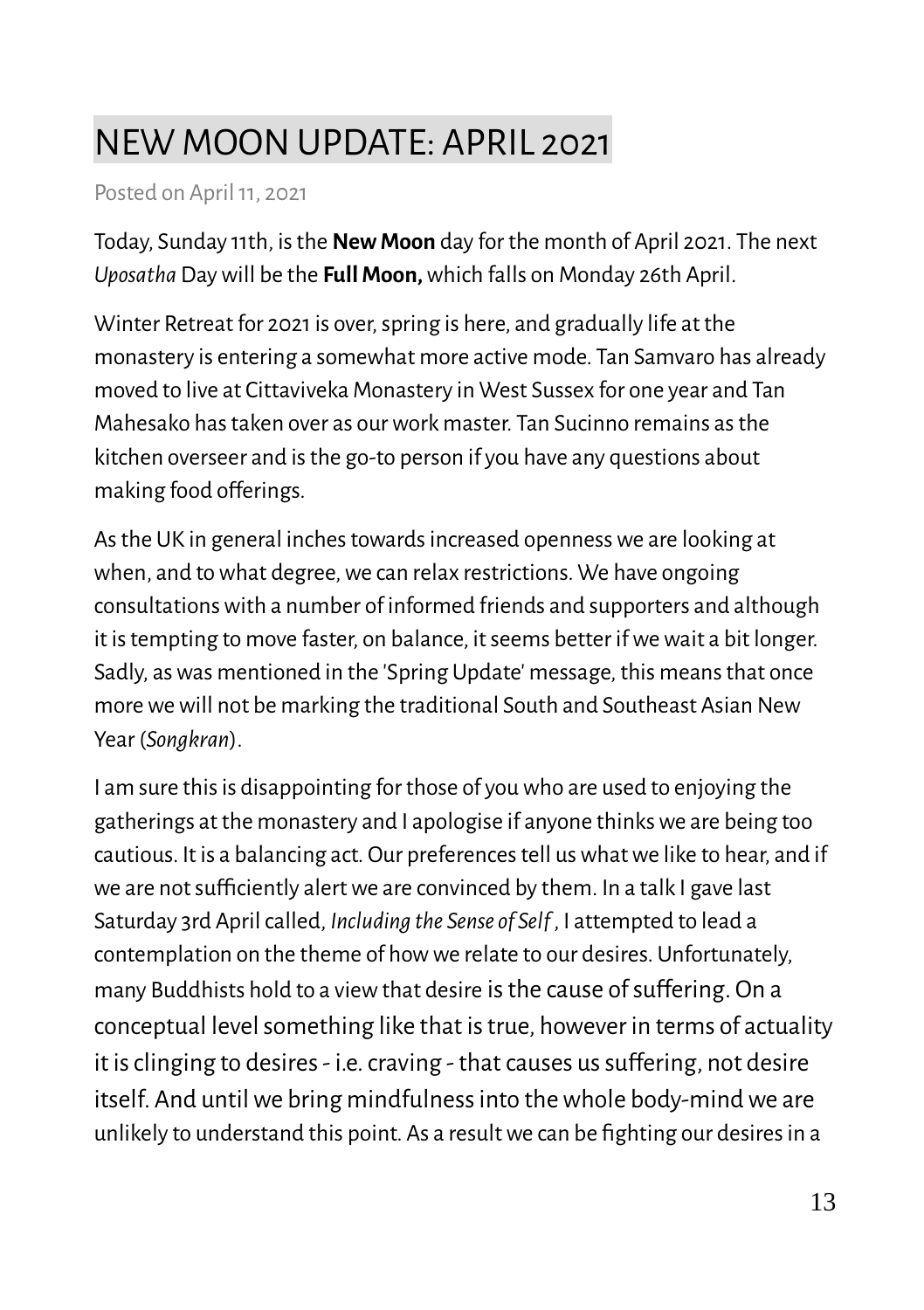futile effort to be free from them. Wanting to get rid of desire is like wanting to get rid of fire. There is nothing wrong with fire if it is contained in a fireplace. There is nothing wrong with wanting if it is informed by right understanding. Desire is a movement and if we are attentive we can observe that movement. Going for refuge to the Buddha means abiding *as* that observer. From this perspective, even if we desperately want this pandemic to be over, even if we want to be able to visit friends again, the wanting does not have to be a cause for suffering. Pain is one thing; resisting pain is suffering.

Though the monastery is still not open to the public the live-streaming of our Evening Puja is up and running again, 6 nights a week. I hope you will join us.

With well-wishing,

Ajahn Munindo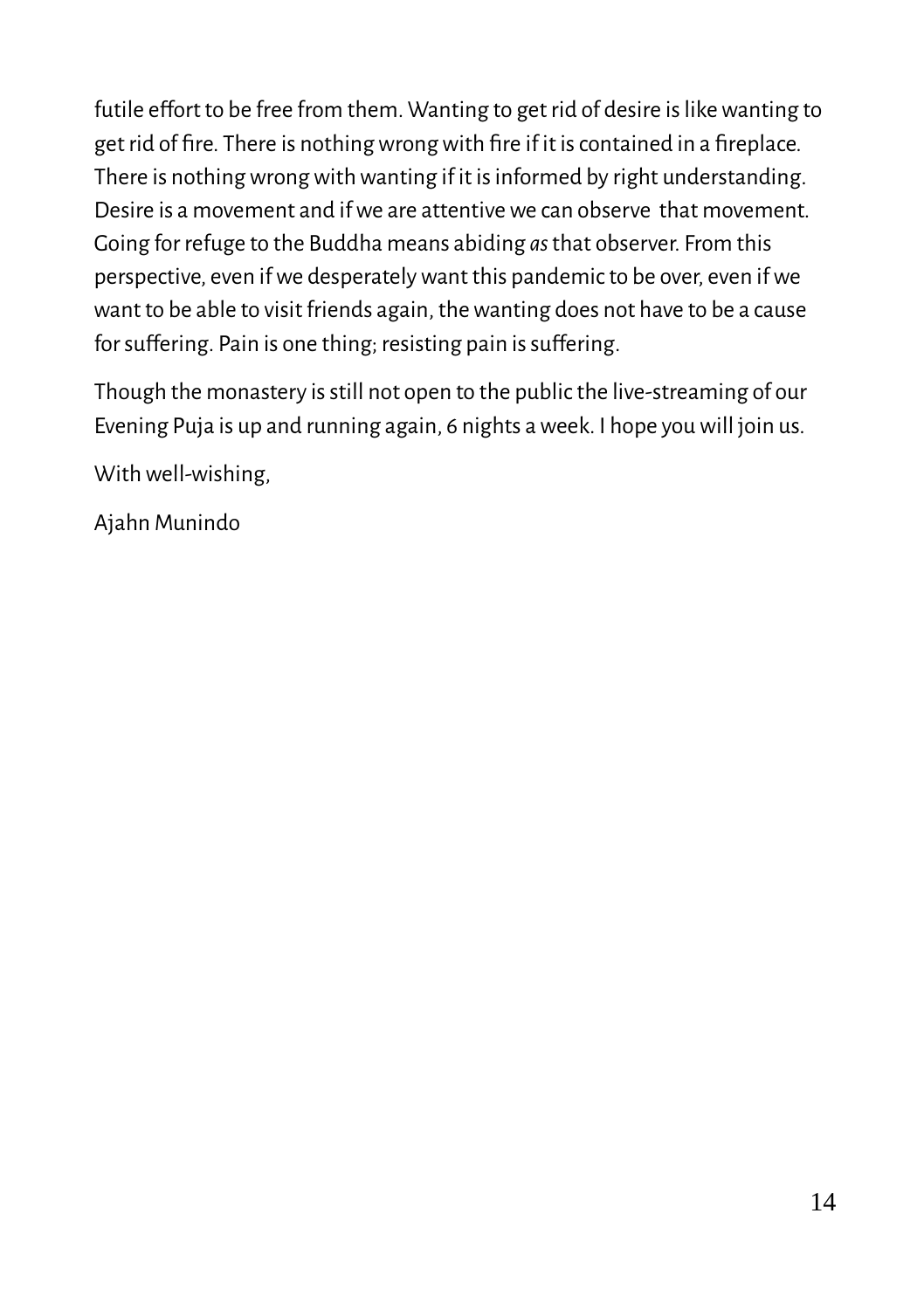#### <span id="page-14-0"></span>FULL MOON – HONESTY

Published Monday, 26 April 2021

*One who transforms old and heedless ways into fresh and wholesome acts brings light into the world like the moon freed from clouds.*

*Dhammapada v.173*

Sometimes we focus inwards, paying attention to the deep causes of discontent. At other times we pay attention outwards to the suffering of the world in which we live. Becoming lost either inwardly or outwardly brings greater imbalance. What we are aiming at is learning how to take full responsibility for our heedless habits. Both inner and outer work can be difficult. It is hard to be honest and admit that it is because our heart is closed that our capacity for caring and discernment is compromised. Living with an open heart is not about being weak or soft; it means simply allowing our native sensitivity to shine through. Certainly we will have to face the risk of feeling hurt; however we learned to close our hearts in the first place because we didn't know how to accurately feel what we feel. Hopefully, by this stage of life we have acquired enough skill in mindfulness, restraint and wise reflection to be better able to allow the hurt and disappointment, to allow the hope and the delight, without losing balance too seriously. Our contribution to the sad and sorry world can be our honesty.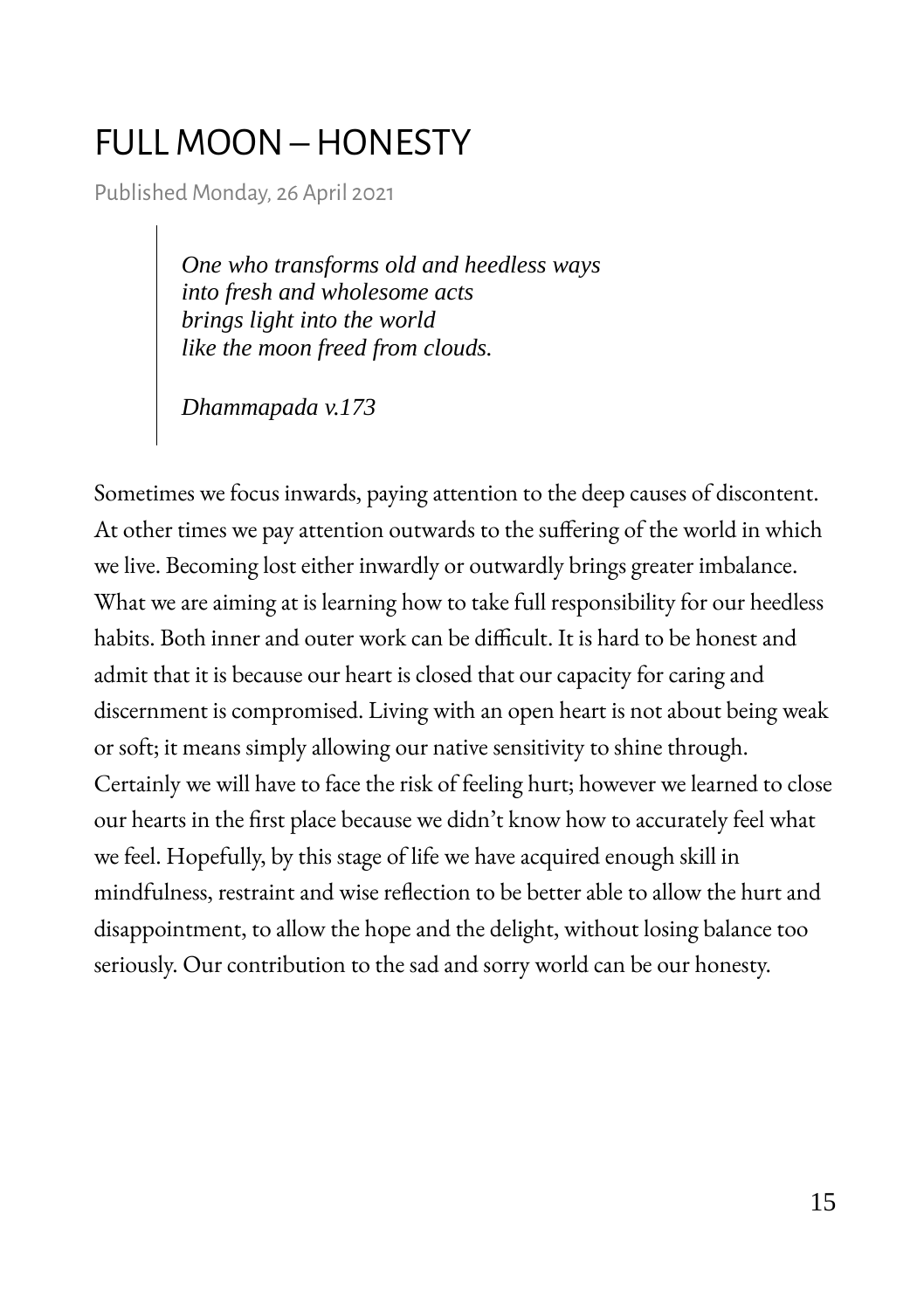#### <span id="page-15-0"></span>NEW MOON UPDATE: MAY 2021

Posted on May 11, 2021

Today, Tuesday 11th, is the **New Moon** day for the month of May 2021. The next *Uposatha* Day, which is *Vesakha Puja*, will be the **Full Moon.** This falls on Wednesday 26th May.

Regrettably our monastery is still not open to the public, however the livestreaming of our Evening Puja is up and running again, 6 nights a week. I hope you will join us. For a second year we will not be holding a public event to mark Vesak. There will be a live-streaming of our evening puja.

The community here these days is not as large as it has been though those who are here have been quite active. The process of rebuilding the pond in the memorial garden, along with the surrounding woodwork, has begun. We anticipate it taking quite a while since besides reconstructing the pond, the garden is being redone and the seating around the outdoor shrine.

From Monday May 17th we expect the vestibule to the Dhamma Hall will be open again for anyone who wishes to bring offerings. As it was last year, there is still a requirement for visitors to maintain social distancing and only one individual (or members of one bubble) can be in the vestibule at a time. A full update of measures that will be in place will be available under ANNOUNCEMENTS nearer the time.

Also as part of the process of relaxing restrictions, we are now accepting guests who commit to a stay of a minimum of six weeks. And the period of quarantine is reduced also, depending on how many vaccinations they have or have not had. Further details will soon be available on our Visiting and Staying page of the website. In the meantime, anyone interested either in staying or in taking up monastic training can write to guestmaster@ratanagiri.org.uk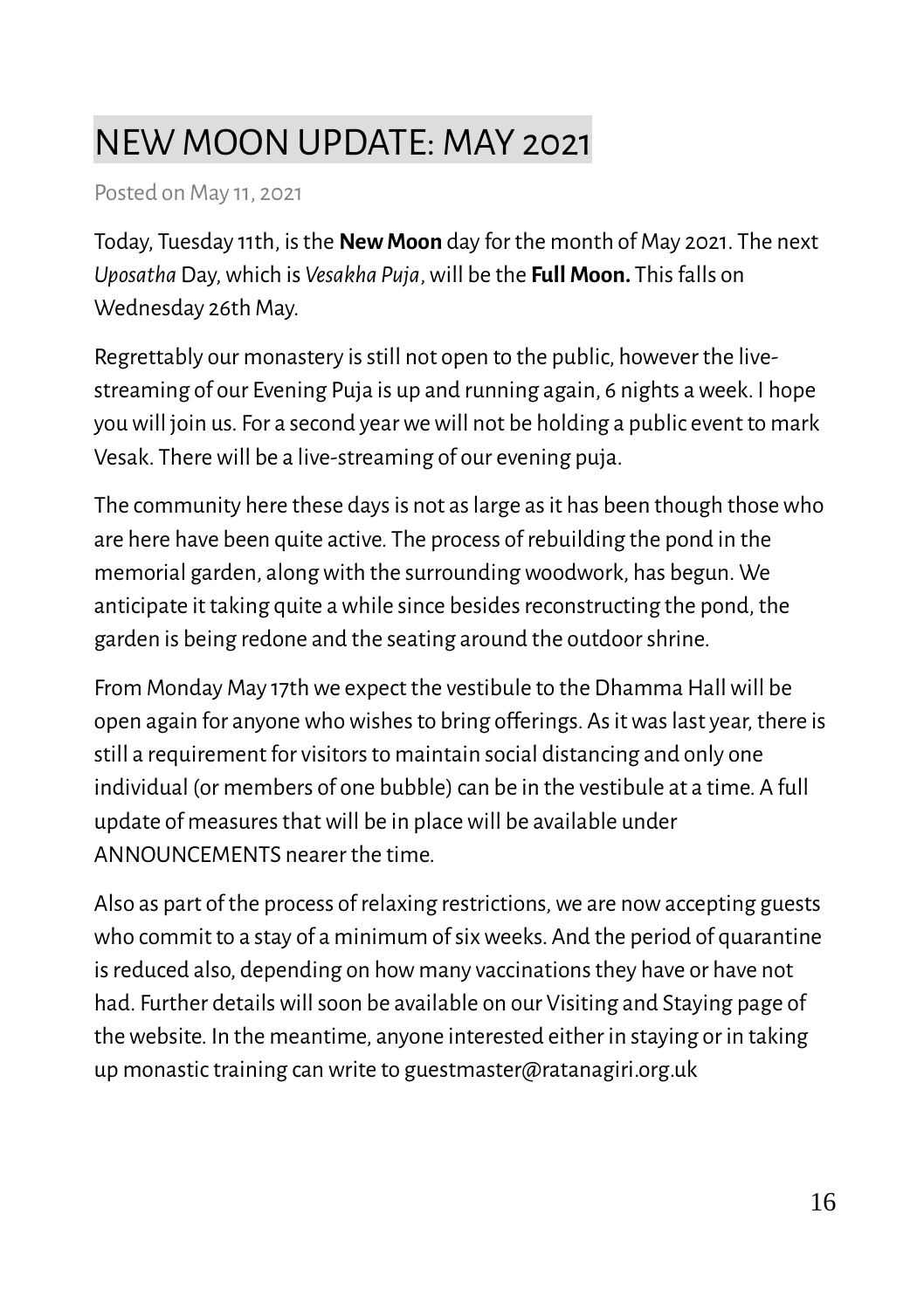Tan Mahesako has penciled in a lake work day for later this month. Anyone wanting to participate can contact us via the email address sangha@ratanagiri.org.uk and they will be given a precise date. (The weather is quite changeable these days). Also requirements regarding restriction will be explained then.

Thanks to the helpful guidance of Tan Gambhiro, Tan Adicco has recently learned the skill of preparing print-ready files from which small Dhamma booklets can easily be produced. These will be similar to the booklet *Sanity in the Midst of Uncertainty* that was printed in 2018. Probably within a few days a new one titled, *Sitting In The Buddha's Waiting Room*, should be available as an ebook. We will send out an announcement when it has been posted.

A secondary sink and workspace has been placed in the corridor behind the kitchen by Tan Sucinno. He has also built a small storage shed for under the fire escape of Kusala House. Other ongoing projects include his preparing drawings in support of a planning application for developments at the lake. Among other things we hope to be permitted to significantly enlarge the nesting island (see picture below). It is not clear if the island has shrunk due to the lapping of waves or the shrubbery has grown. Either way it would be good to have a bigger island for the wildlife. Anyone who has constructive suggestions about this project can write via sangha@ratanagiri.org.uk

Last Saturday I offered a shared contemplation on the theme of Wholesomeness Strengthens the Heart. Oft-times we focus our attention on the ideas we have of the goal of spiritual practice. The Buddha did speak about the goal, however he also spoke a lot about how we find the right kinds of supports to sustain us as we travel towards the goal. Feeding on hope and aspiration that one day we could be free from suffering and abide in a state of imperturbable ease and aliveness, is not sustainable. Indeed, the journey can sometimes be wonderfully rewarding; we feel confident and grateful. At other times it can be confusing and uncomfortable. It requires agility and a willingness to look deeper and to think wider as we encounter the apparent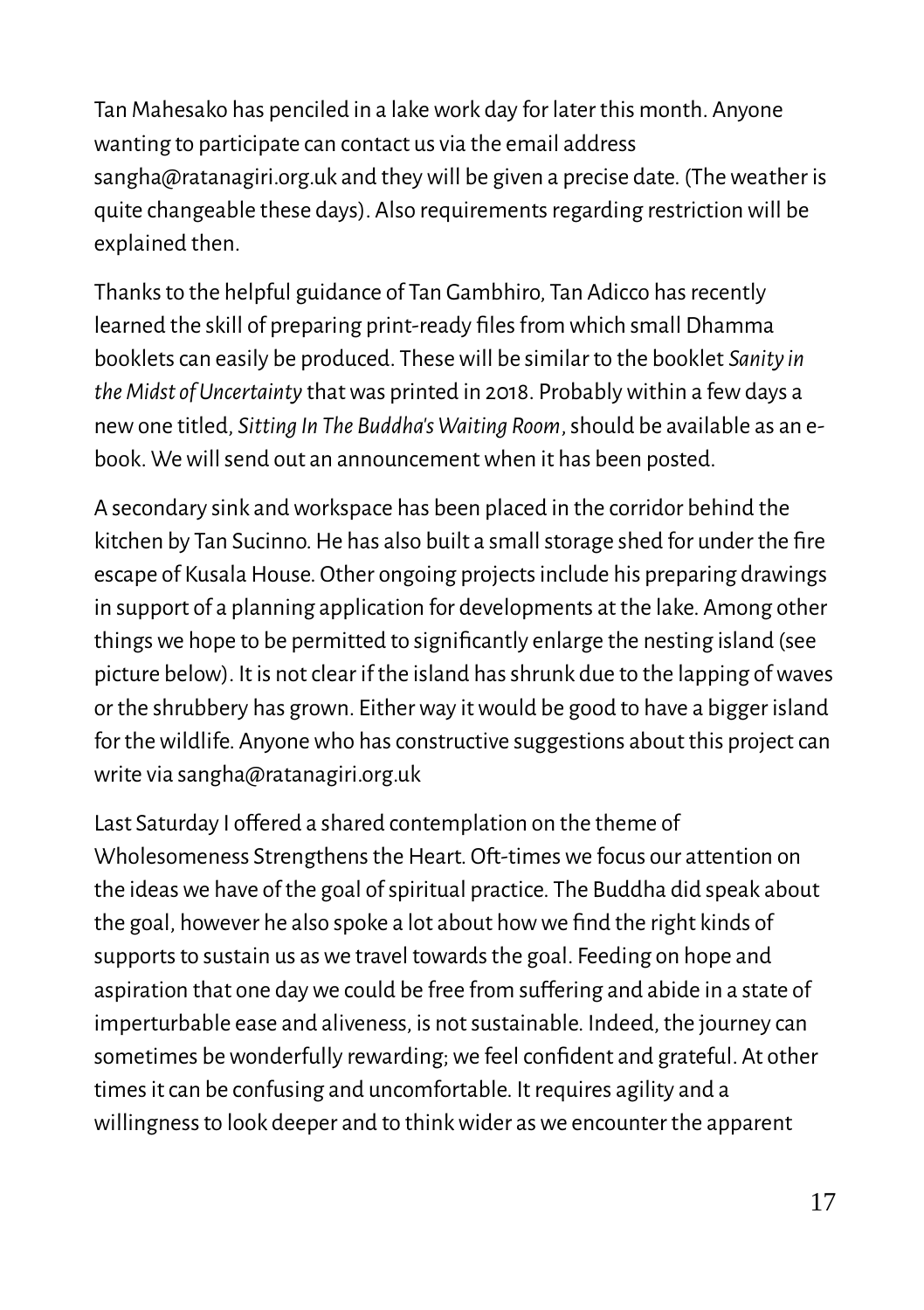obstacles to clarity and contentment. I hope that reflection on cultivating wholesomeness proves helpful.

With well-wishing,

Ajahn Munindo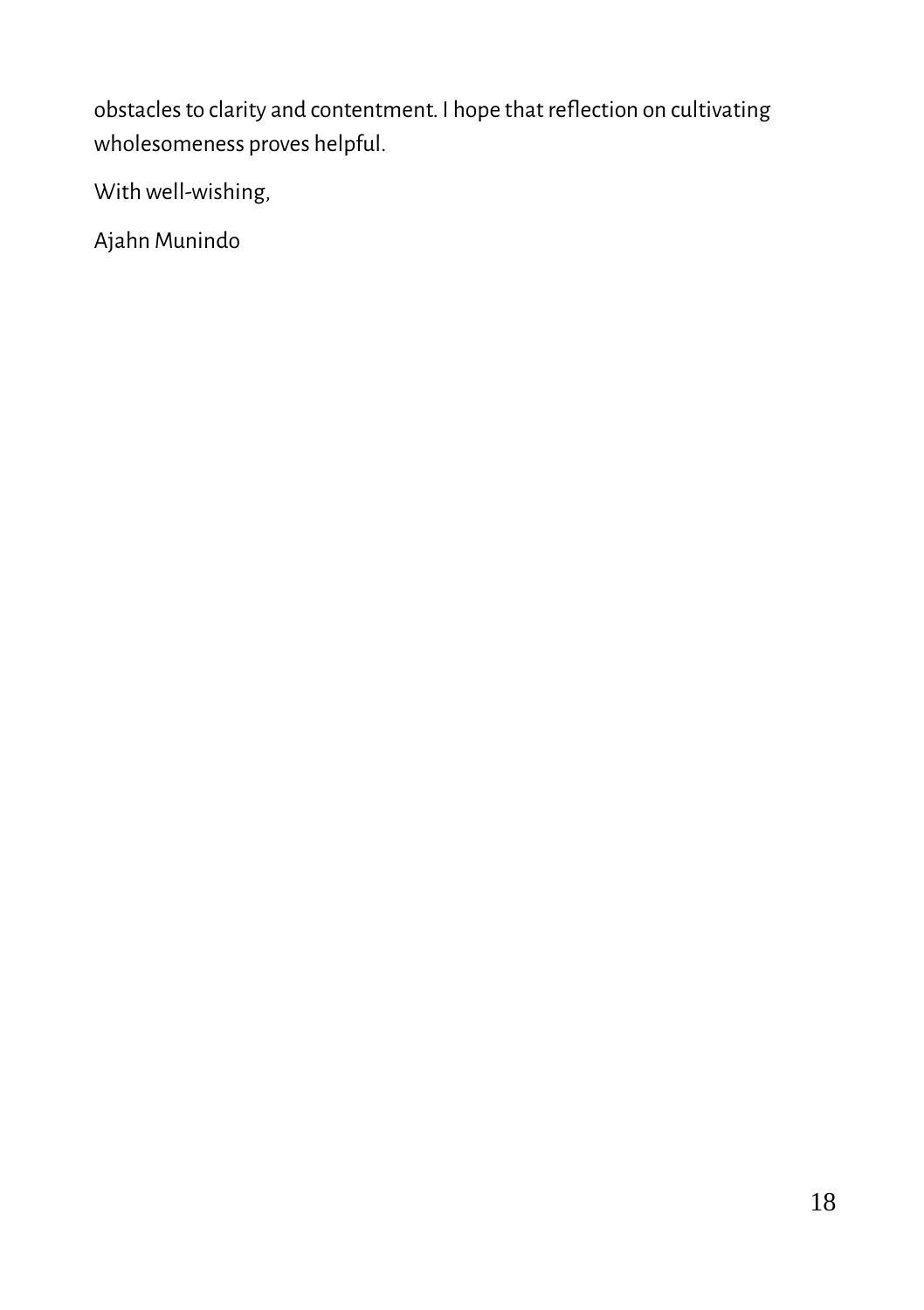#### <span id="page-18-0"></span>FULL MOON – A GREAT BEING

Published Wednesday, 26 May 2021

*I say a being is great who stands not on this shore, nor the other shore, nor on any shore at all. Such a being is free from all ties.*

*Dhammapada v. 385*

We all like to feel safe and secure. Before his Awakening the Buddha-to-be sought security by setting up conditions in the outer world to suit his convenience. It was only when, at the age of twenty-nine, he actually registered the fact that no matter how comfortable or convenient his outer circumstances might be, none of them could protect him from the inconvenience and discomfort of old age, sickness and death. Henceforth he referred to these three 'signs' as heavenly messengers because they generated in him an interest in seeking security in the cultivation of consciousness instead of merely manipulating outer conditions. What he discovered was that so long as we are attempting to find a feeling of safety and security by holding fast to fixed positions or to possessions, we will always be disappointed. The end of disappointment is the end of seeking security in that which is ever changing and therefore inherently insecure.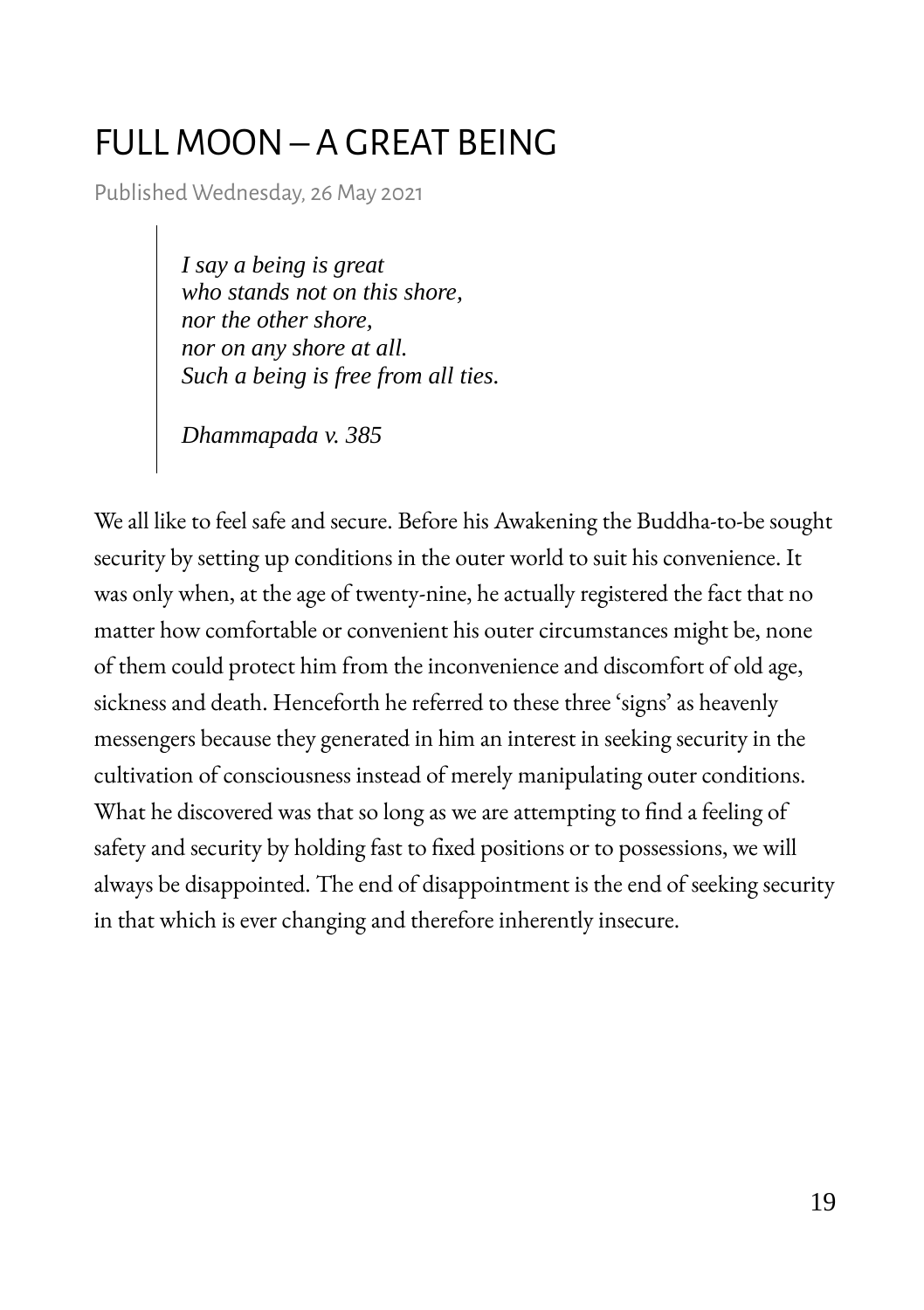### <span id="page-19-0"></span>NEW MOON UPDATE: JUNE 2021

#### Posted on June 09, 2021

Today, Wednesday 9th, is the **New Moon** day for the month of June 2021. The next *Uposatha* Day will be the **Full Moon** which falls on Wednesday 25th June.

What a difference a few weeks and a bit of sunshine makes. The clematis are flowering, the birds are singing and several good friends joined us for a thoroughly productive and pleasing lake work day. Their company and their contribution - the first time in over a year - was indeed welcome. Work continues apace on reconstructing the Memorial Garden and Tan Mahesako has been repointing the capping stones on the main Dhamma Hall building. Another lake work day is planned for the end of this month of June. Please check our calendar for up to date information.

As mentioned in the UPDATE on 16th May, the vestibule to our Dhamma Hall is open again and available for anyone wishing to make offerings. The situation with guests staying keeps changing depending on what the government allows and various other variables. It is still important to remember that there are some older and vulnerable people living here on Harnham Hill and this helps inform the decisions that we take. For the latest details please go to the VISITING and STAYING page of this website.

It won't be long before we enter our annual Rains Retreat (*vassa)* and this year Samanera Jotisaro has the good fortune or being able to spend it with the sangha at Amaravati. Bhikkhu Atthadassi, who is usually resident at Amaravati, will be joining us here for that same time. Also expecting to join us before long is Bhikkhu Samacitto, a young German monk presently living at Wat Pah Nanachat in Thailand. He and Ajahn Kevali are currently working their way through the complexities arising out of the Covid pandemic and Brexit. Being caught up in wanting things to be straightforward is a source of suffering.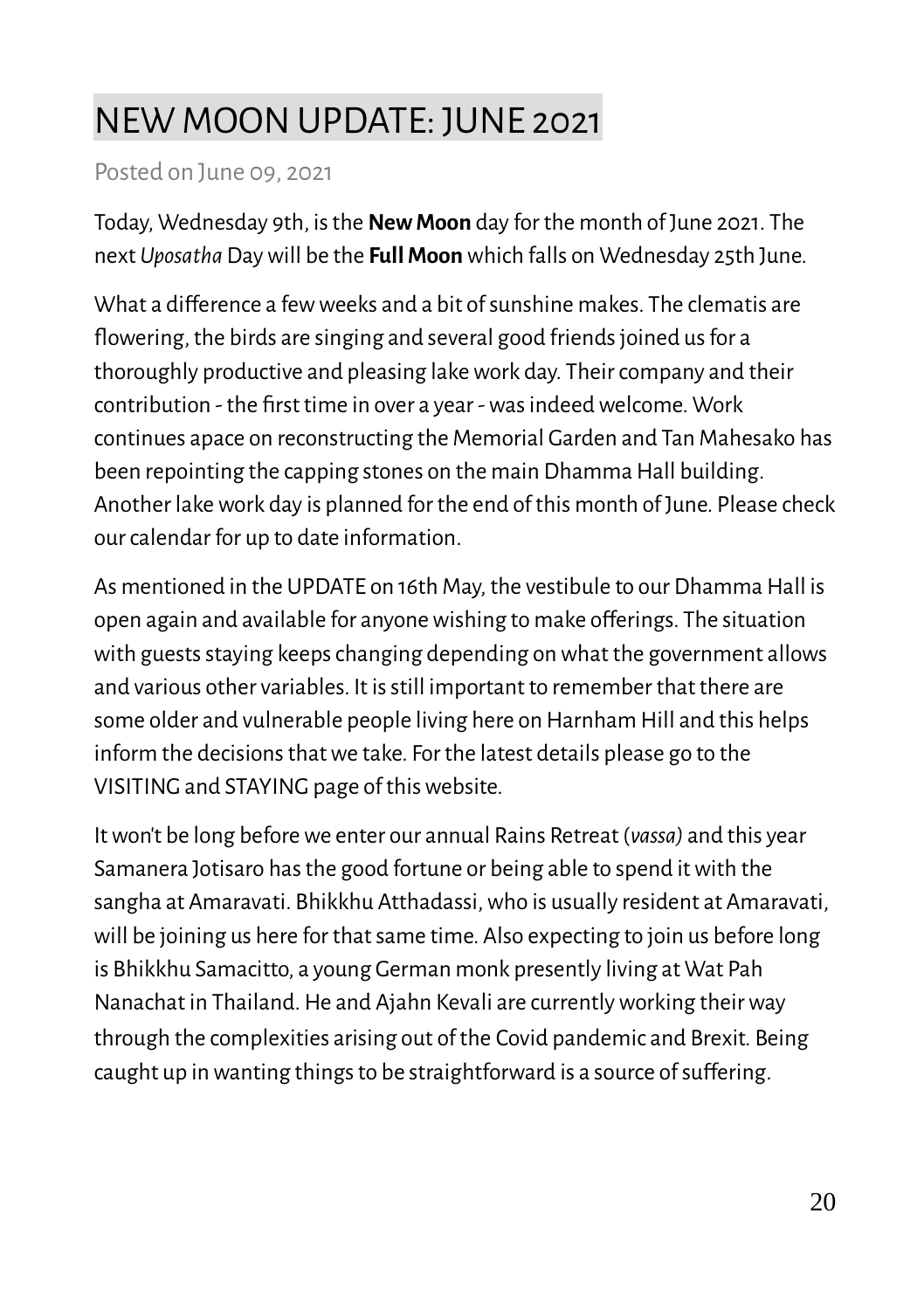In a talk called Bowing to Suffering that I gave on 29th May, I suggested that we would do well to pay attention to the way we view the struggles of life. When, for example, we feel disappointed, whether it be triggered by apparently burdensome bureaucracy or a workman not turning up when he said he would, that feeling of disappointment is ours to deal with. It does not belong to anyone else. If we fail to pay close attention to these things we can easily become caught in reacting in ways that only increase suffering. If we heed the Buddha's encouragement in these matters we might find that suffering is not a sign that we are failing, rather it could be a message saying, 'pay attention here'. The pain that we experience when we stub our toe is an important message: we need to pay attention otherwise our foot could become infected. The pain is not wrong. When we experience emotional pain, such as disappointment, likewise, it is an important message. Our heart is hurting for a reason and the Buddha pointed out that so long as we ignore such hurt we remain unaware and susceptible to further suffering. Hence his teaching, 'It is through not seeing two things that you remain lost: not seeing suffering and not seeing the cause of suffering.'

Obviously a great many people have been experiencing a lot of suffering lately and my raising this aspect of the Buddha's teaching risks appearing insensitive. On the other hand, if we don't realize now that life is not an endless picnic, then when will we? Thankfully there are times when we can enjoy a nice picnic, however when the picnic is over, are we ready for what comes next? Sooner or later, 'what comes next' will be apparently burdensome bureaucracy, or some other sort of suffering. It is up to us whether we accept responsibility for how we feel and learn from it, or miss the opportunity and fall into blaming. Fortunately we have spiritual teachings that show us in very practical ways how to ready ourselves so as to be able to get this all important message: clinging and getting lost in any experience, joyous or sorrowful, spoils things. The Buddha taught that by understanding just this much, letting go of suffering can happen naturally. So, it is not only to the Buddha image that we bow, suffering also is our teacher.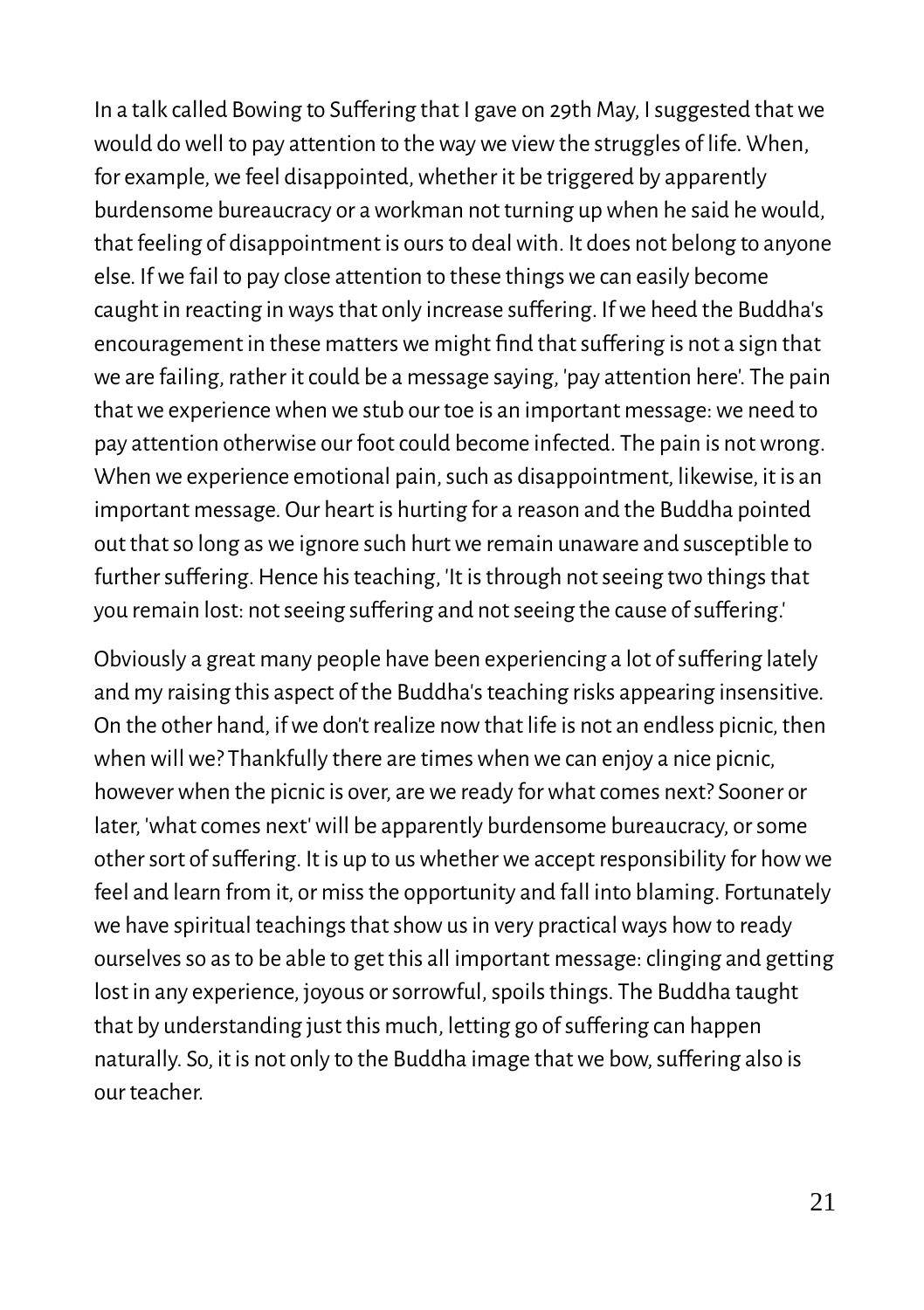With well-wishing, Luang Por Munindo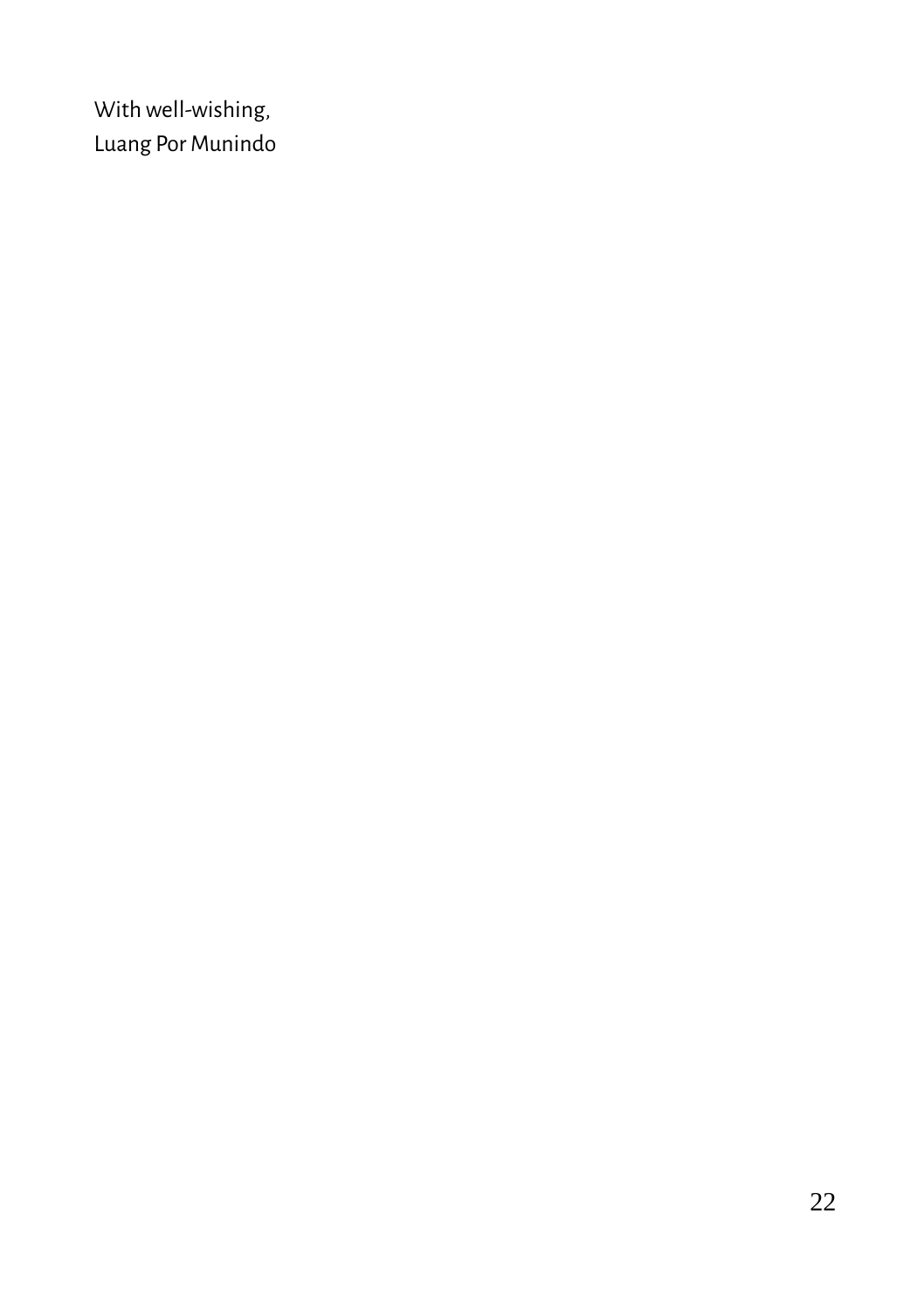#### <span id="page-22-0"></span>FULL MOON – THE WAY OF WISDOM

Published Thursday, 24 June 2021

*To contemplate life leads to wisdom; without contemplation wisdom wanes. Recognise how wisdom is cultivated and destroyed, and walk the way of increase.*

*Dhammapada v. 282*

It is understandable if we assume that the way to increase ease and contentment is to achieve our goals in life. And to some extent the Buddha wouldn't disagree; however it does depend on the nature of our goals. To aim for fitness and good health is a relatively suitable goal, unless, that is, it means we view the inevitability of old age as something going wrong. The Buddha wanted us to recognize the relative importance of such matters as maintaining physical health. At the same time he wanted us to develop the faculty of wise reflection – or contemplation – to the point where we see that this body is not truly who and what we are. Of course the body is part of our identity and we are responsible for taking care of it. We are also responsible for the state of awareness out of which we live. The most suitable goal in life is the realization of the quality of wisdom that sees beyond the way things merely appear to be, to that which is actually true.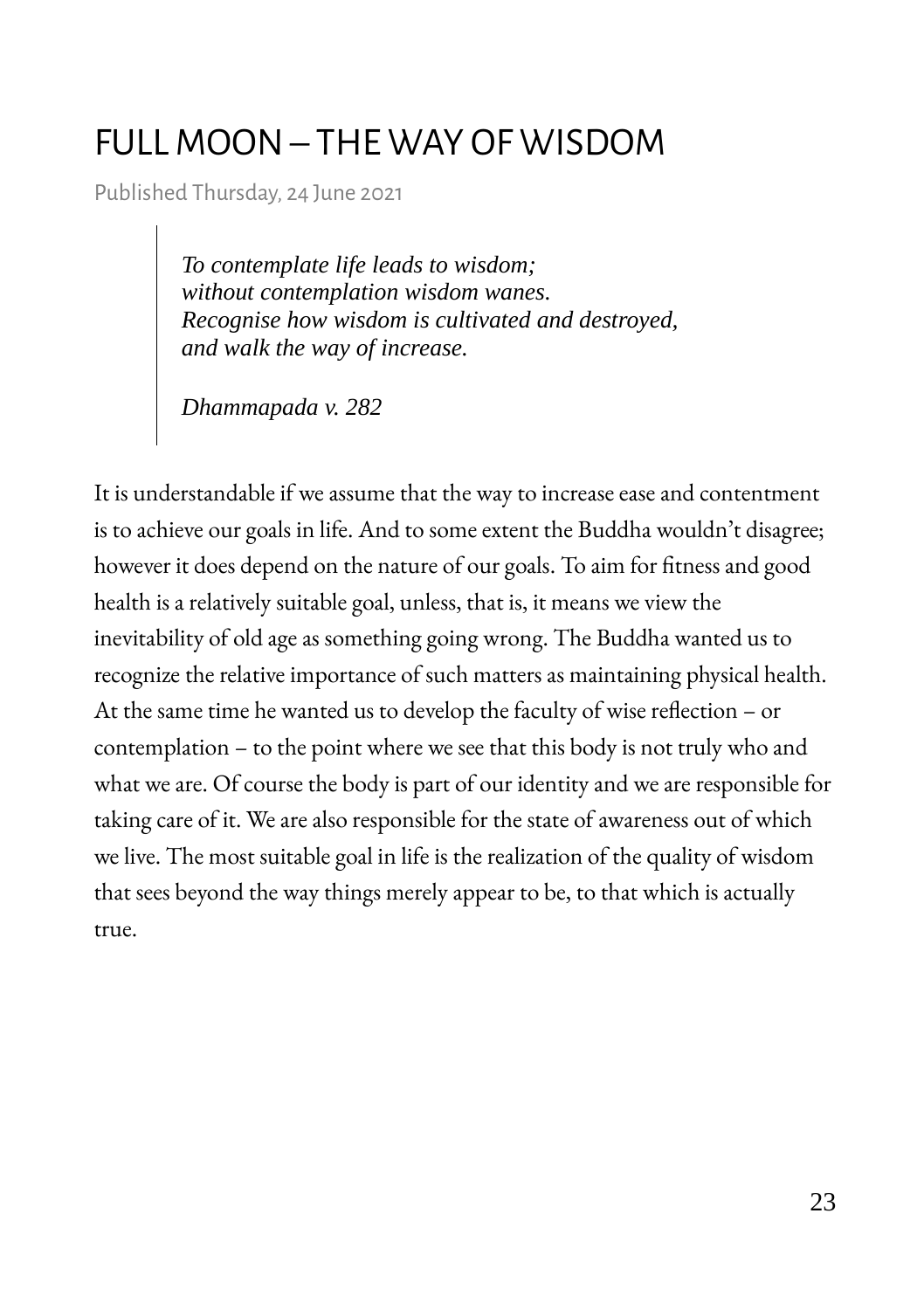#### <span id="page-23-0"></span>NEW MOON UPDATE: JULY 2021

Posted on July 09, 2021

Today, Friday 9th, is the **New Moon** day for the month of July 2021. The next *Uposatha* Day will be the **Full Moon** which falls on Saturday 24th July. This will be followed on Sunday 25th July with the beginning of our annual Rains Retreat (*vassa*).

Last month, Monday 21st June, was the fortieth anniversary of the formal beginning of Harnham Buddhist Monastery. That day happened to coincide with the forty-fifth anniversary of my being received into the bhikkhu sangha (*upasampada*) with Ajahn Chah as my Preceptor. It is easy to feel fortunate when I reflect back over the years. It is inspiring to think about the beautiful and daring spirit of the original trustees who were bold enough to initiate this project, and the sincere commitment of all those who have helped build and maintain the fabric of this monastery. Even once the semi-derelict buildings had been made liveable, it took a considerable amount of effort to keep the resident community fed and healthy. That energy and organization was always forthcoming. It is heart-warming to see how in the midst of all the changes that the wider society has been going through, this small traditional Theravada Buddhist monastery has not only survived, it has thrived. For all of this I am deeply grateful.

In an email that I recently received from Luang Por Sumedho he commented, *'Looking back 40 years, it doesn't seem that long ago. I'm very happy to give my blessings and express my gratitude to you, the trustees and supporters of Harnham.'*

On June 17th we marked the hundred and third anniversary of the birth of our teacher, Luang Por Chah. I took the opportunity to offer a talk called Beautiful Emanations which considered the emphasis Luang Por Chah placed on spiritual practice in the context of community. Sometimes the company of others feels supportive. At other times it feels irritating. Such is life. The teachings we have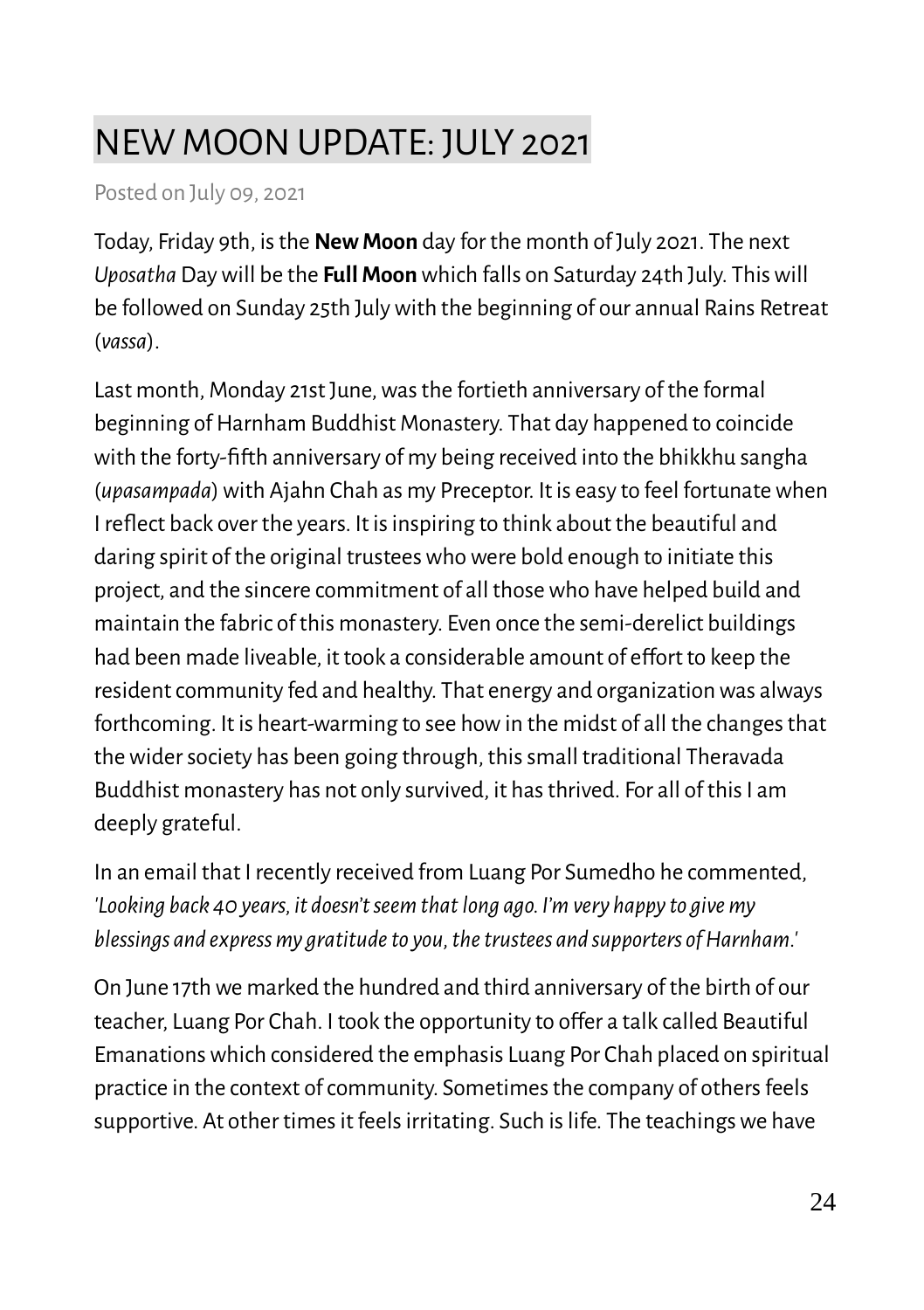received encourage us to learn to carefully inhibit the compulsive judging mind and see where, when and how we make things worse by blaming others for our suffering. If we don't like the way someone behaves and that disliking leads on to ill-will, where is the true source of suffering? Is it the behaviour of the other person? Is it the disliking? Or is it the ill-will that we added to the mix? With well-trained attention we can look into these questions for ourselves. The teacher might tell us that it is the clinging to dislike that gives rise to the ill-will and that is where we can find the cause of the problem, however such information alone might not be enough to stop us from generating ill-will. With careful restraint and wise reflection, hopefully we will begin to see the part that we play in creating difficulties. It is this seeing for ourselves that leads to the letting go that Luang Por Chah taught so much about. And it is this letting go that leads to harmonious well-being, inwards and outwards.

As was mentioned in last month's update, after about twenty years some of the wood work surrounding the pond and shrine in the Memorial Garden has deteriorated. Fortunately much of the work of replacing it can be done by Tan Mahesako and Tan Sucinno. Also the front porch to Number Two Cottage was in serious need of repair (see photo above). A significant portion of the structure had become unstable and required attention. Likewise, three of the benches down by the lake have either collapsed or are about to. Twice now I have been sitting outside talking with someone whilst part of the bench they were on collapsed.

Thankfully the sangha here on the hill is more healthy than the rotting woodwork. At last Ajahn Punnyo has been able to return to Harnham after having been away for almost sixteen months. Tan Atthadassi arrived safely from Amaravati to spend the Rains Retreat here. Tan Samacitto is due to arrive shortly from Wat Nanachat. We expect his stay to be considerably longer.

Talking about Rains Retreat and dates, Tan Adicco has been exercising his coding skills and created a smartphone app version of our annual forestsangha calendar. It is not a full-on dynamic app with all the bells and whistles some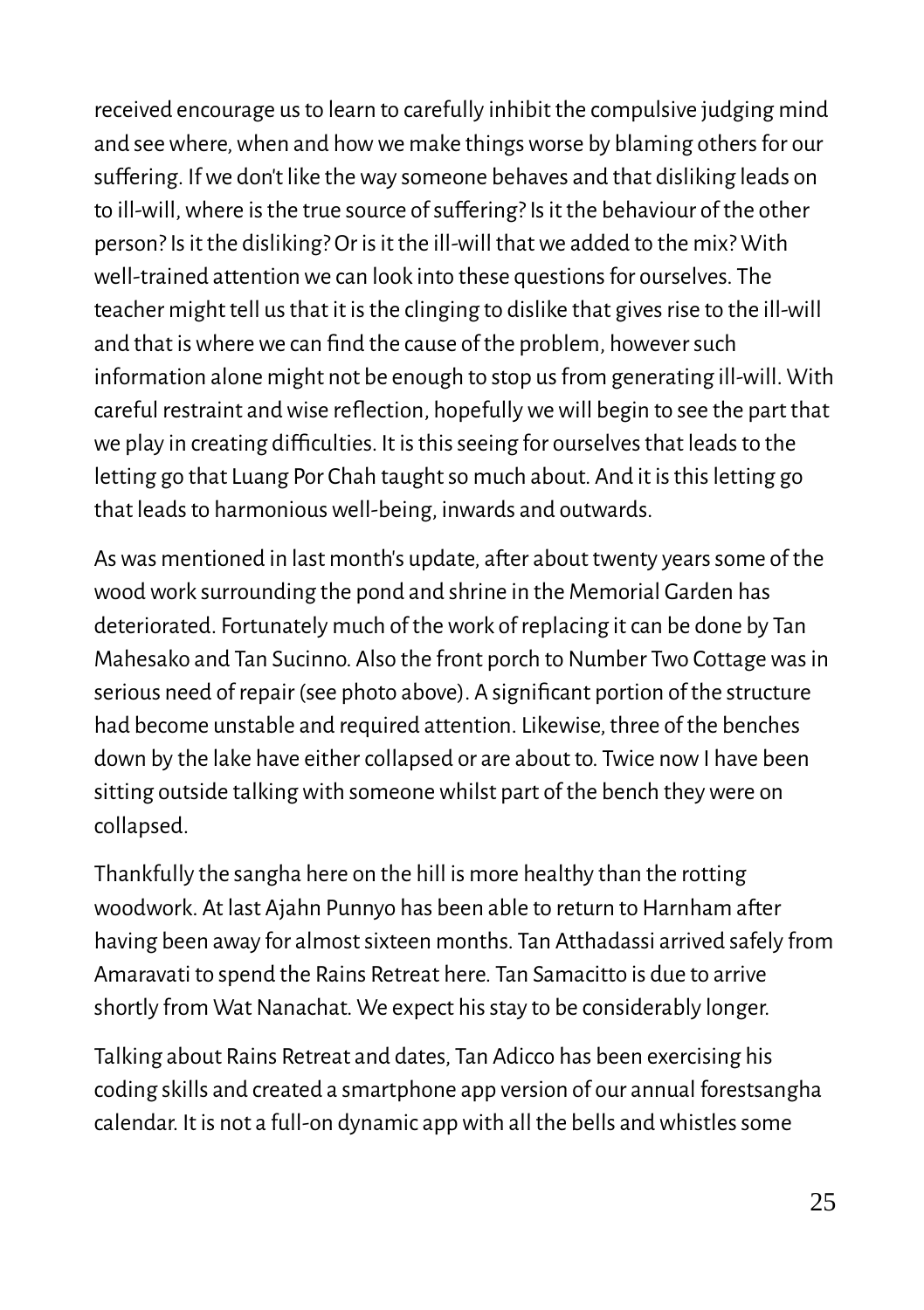users might enjoy, however it does provide easy access to moon days, Dhamma quotes and a catalogue of beautiful photos. If you try it and have difficulty, please do let us know. Or of you try it and appreciate it, you are also welcome to let us know. Similar such apps might be developed if they are found to be useful.

The next Lake Workday is scheduled for Sunday 25th July. Because we are still limiting the number of people who can be here at one time, please either telephone Tan Mahesako on 07943 699 228, or email him at workmaster@ratanagiri.org.uk if you wish to join us. And note that there might be a last-minute cancellation if it turns out to be rainy on that day, as it did last time.

With well-wishing,

Luang Por Munindo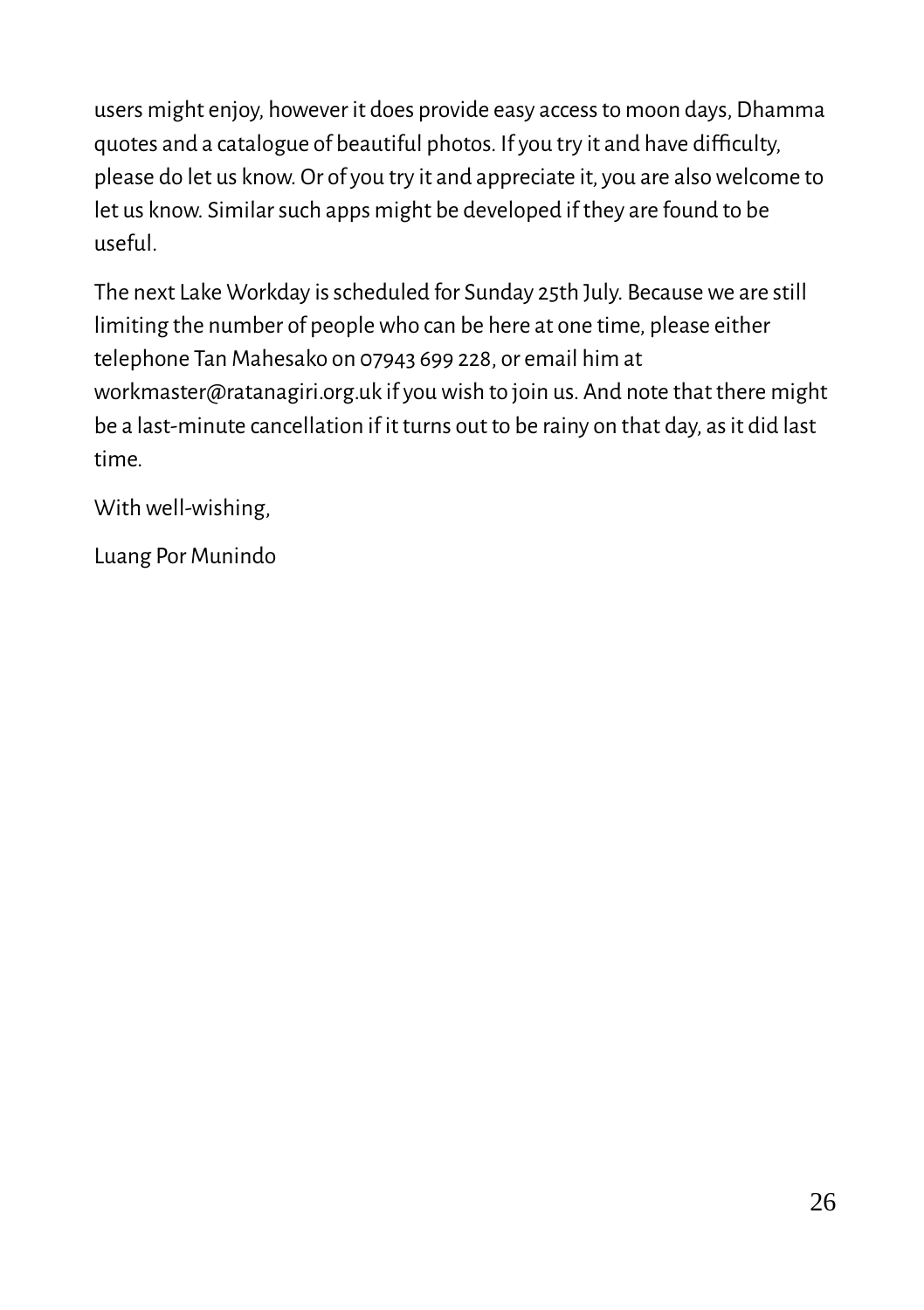#### <span id="page-26-0"></span>FULL MOON – SHAPING LIFE

Published Saturday, 24 July 2021

*Just as a fletcher shapes an arrow, so the wise develop the mind, so excitable, uncertain and difficult to control.*

*Dhammapada v. 33*

If we wish to develop our minds, sooner or later we need to recognize that we are responsible for the views that we have on life – the views that we hold and how we hold them. It is our views and whether or not we are attached to them that determine our actions. Within us there is a potential to change our views and to change our relationship to them. Perhaps at an early stage of life we assimilated the view that we deserve all the safety and convenience of living in an affluent society, unaware of the many sacrifices others have made so we can enjoy these conditions. Then, if circumstances change and we no longer have all the freedoms that we had grown used to, that unacknowledged view causes us to feel deprived and we become indignant. Without careful, skilful investigation into the views we hold, our life is shaped mainly by external influences. In his teachings the Buddha highlighted the possibility for training our attention so we are not mere victims of external influences. He wanted us to truly take control of our lives by letting go of attachment to views. If we are not attached to views we are in a position to be able to assess whether or not they serve to increase wellbeing.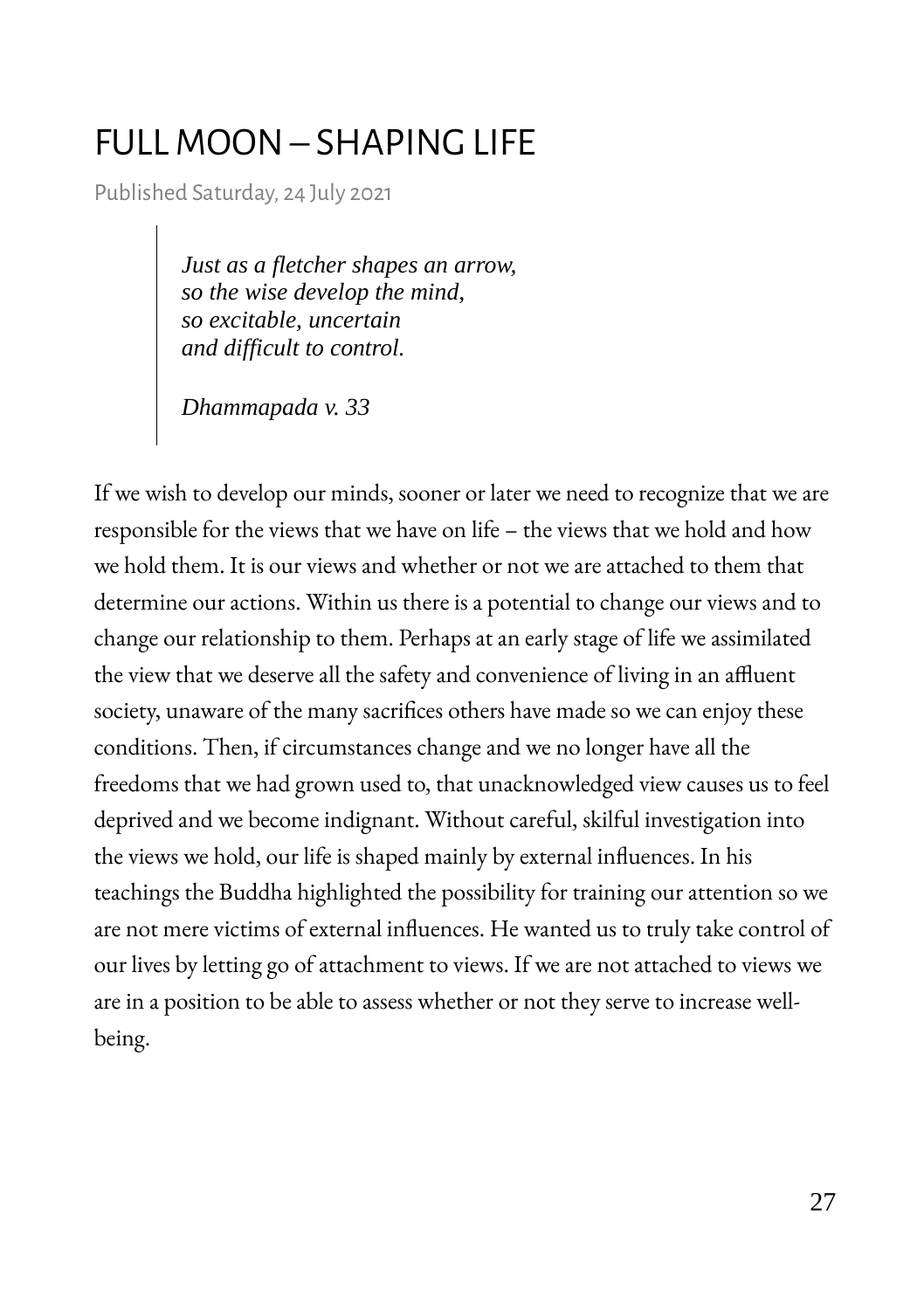#### <span id="page-27-0"></span>NEW MOON UPDATE: AUGUST 2021

Posted on August 08, 2021

Today, Sunday 8th, is the **New Moon** day for the month of August 2021. The next *Uposatha* Day will be the **Full Moon** which falls on Monday 23rd of August.

Gradually reopening the monastery feels like the sun beginning to emerge after a long winter. It has been wonderful to once again welcome friends and supporters bringing food offerings in the morning. Also it is good to see Kusala House with more than one or two guests. We are still being very cautious and ask that anyone wanting to visit either telephone or email first to let us know so we can make preparations.

We have settled into our annual Rains Retreat with seven bhikkhus and one anagarika (see enlarged photo). Tan Samacitto from Wat Pah Nanachat in Thailand arrived as planned and has safely completed his quarantine. The changeable weather hasn't stopped us from attending to various maintenance projects around the monastery. The forecast rain did mean we changed the date for the July Lake Workday. So far it seems the August Lake Workday will take place on Sunday, 29th August but, as usual, please contact us to let us know if you plan to participate. Either telephone Tan Mahesako on 07943 699 228, or email him at workmaster@ratanagiri.org.uk

In a talk I gave last month called Self Caring and Self Obsessing I attempted to address the tricky topic of selfishness. It isn't only the pressures brought on by the pandemic that have caused the social upheavals that we are witnessing. Blaming the pandemic, or blaming the politicians, or blaming technology for the chaos can be tempting, but if we are honest we will admit that blaming doesn't particularly help. Identifying the causes for the chaos is obviously appropriate - it would be strange if we weren't interested in understanding why so many people are feeling anxious and suffering from a collective identity crisis.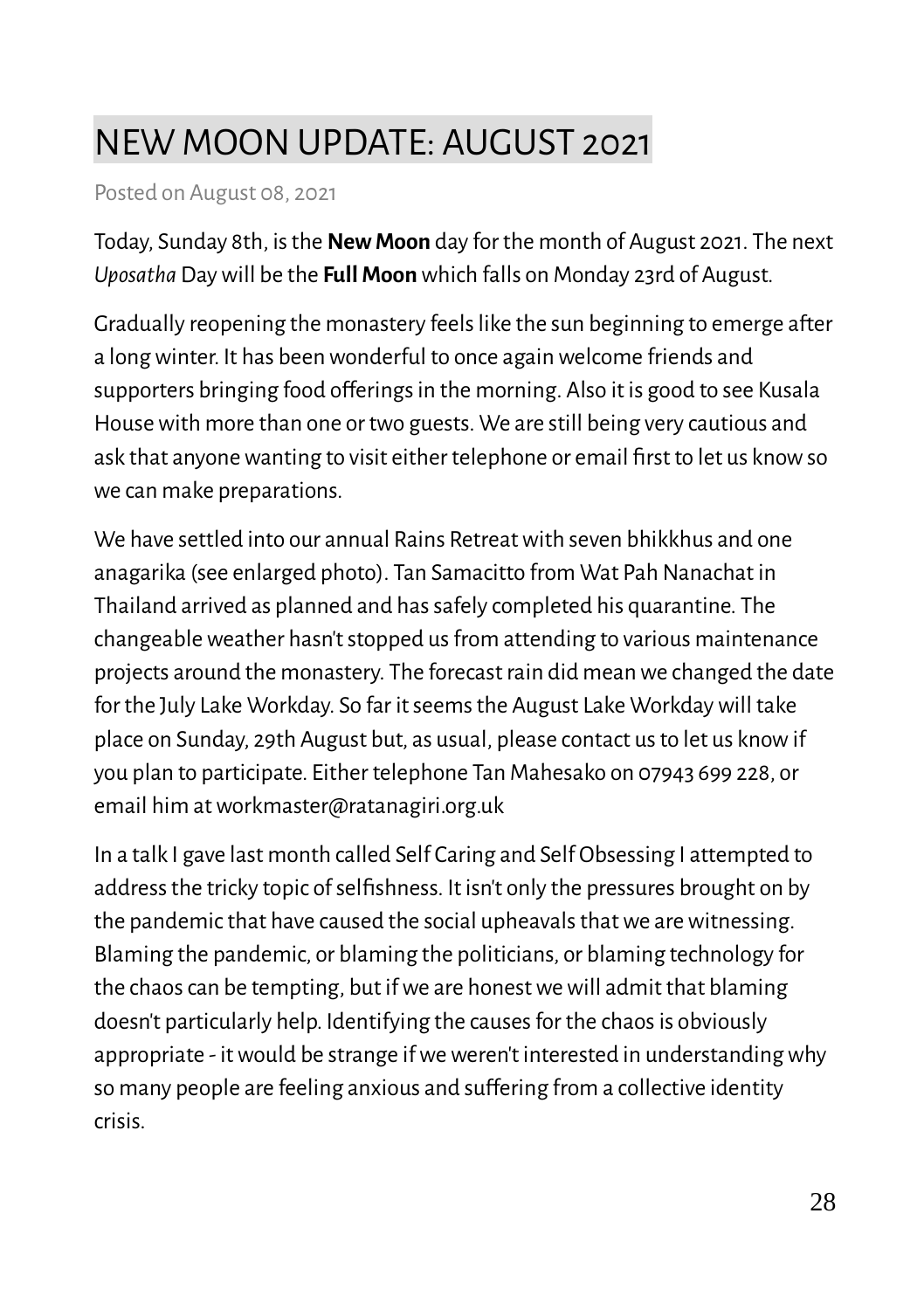What the Buddha recommended when we are faced with suffering, is to invest in building up our inner resources so we are not overwhelmed by outer conditions. Selfishness is not necessarily a sign that people are bad; it can be a sign they have not received the right sort of education. Education regarding management of material resources and how to improve external comfort and convenience has never been more readily available. However, education regarding the dynamics of consciousness, which has traditionally been the domain of religion, doesn't seem to receive so much attention these days. In that talk I suggested that part of the function of religion has been to help protect people from becoming self-obsessed. In the case of Buddhist teachings, the reason we are encouraged to Go For Refuge to the Buddha is so the unruly tendencies of our unawakened sense of self are contained. Going For Refuge to the Buddha is not merely aligning ourselves with a belief system; it is a whole body-mind training in integrity, mindfulness, skilful restraint and wisereflection. This training helps us build up a reserve of inner aliveness and selfrespect. From this vantage point we can ask ourselves such challenging questions as, 'what is the true cause of self-obsession?' We can investigate in our own case, where, when and how is it that we focus on our own well-being and ignore others? We can ask ourselves why we cling so tightly to our own views and opinions and are quick to reject those of others?

When we bow down to the Buddha, the Dhamma and the Sangha, we are surrendering our resistance to the suffering of life and instead asking what is the lesson to be learned here? If we stub our toe it is right that we should feel pain. It means we pay attention to the wound and take care of it. Likewise, when our heart is hurting it is a message saying, 'pay attention here': learning how to stop saying it shouldn't be this way and instead offering our heart the caring attention it is calling for. Such intentional caring can help sustain us in the midst of uncertainty, at the same time it might mean we are inspired to pay kindly attention to others.

There is so much more that might be said on this subject but if I continue this newsletter could become an essay.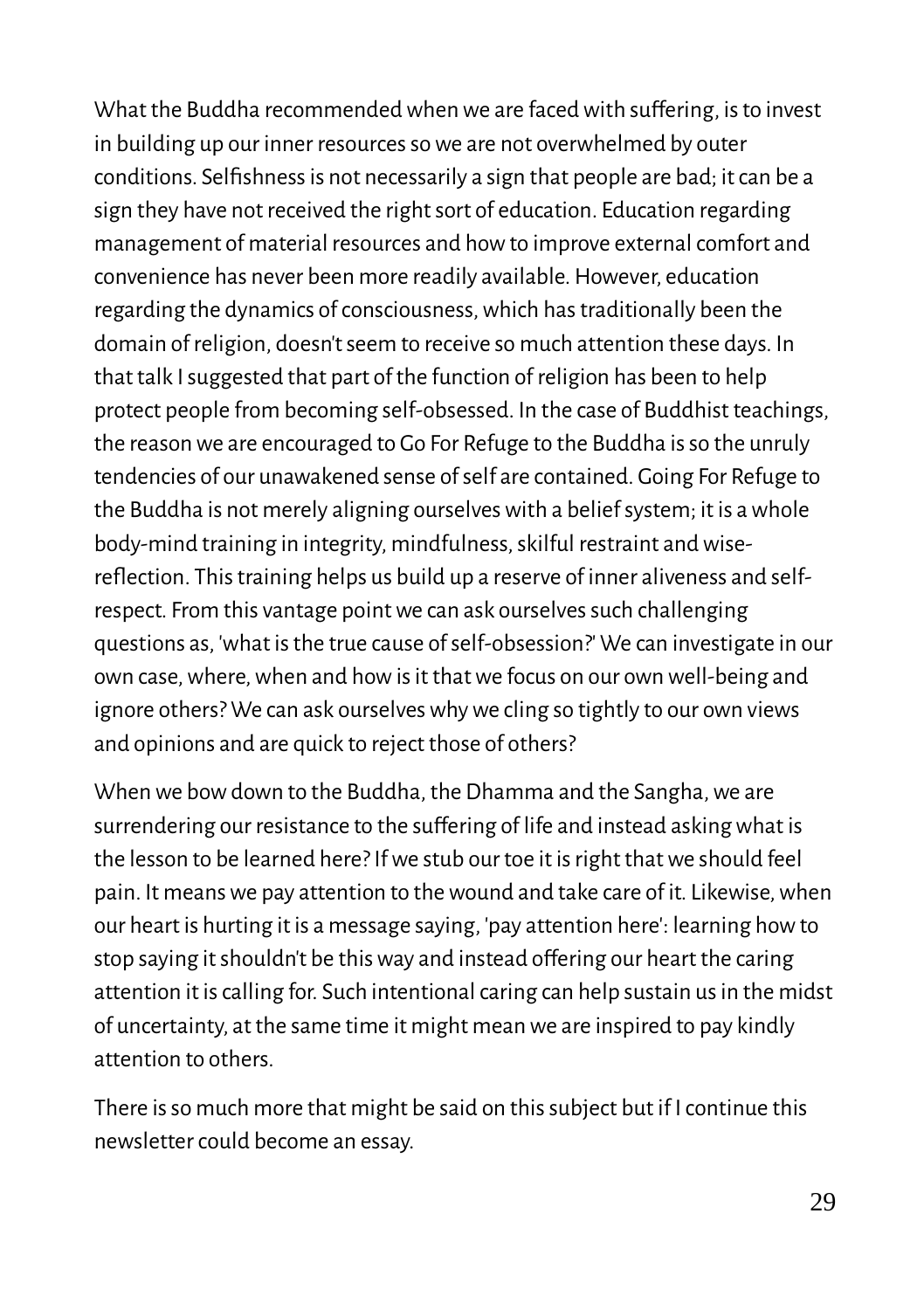With well-wishing,

Luang Por Munindo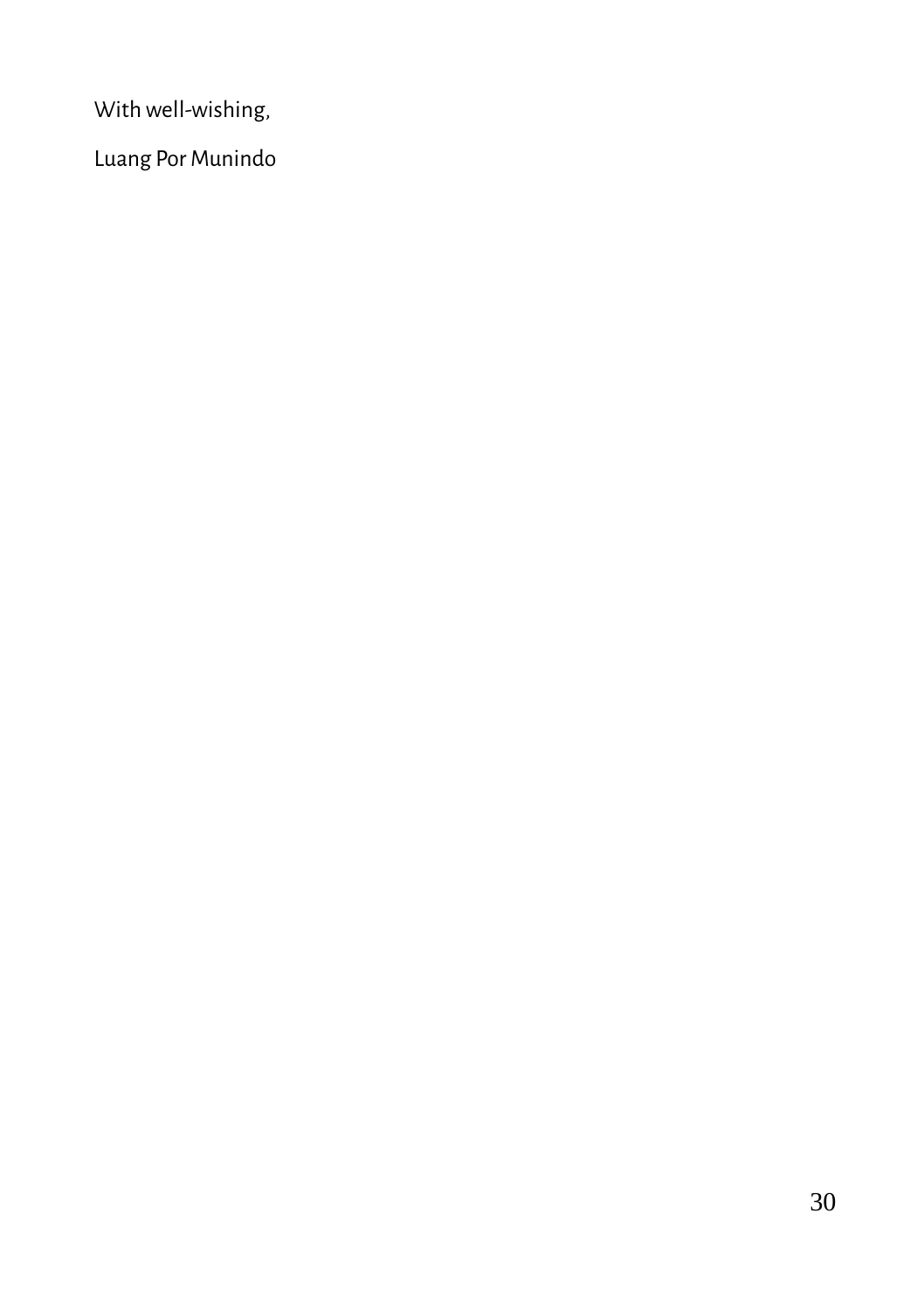#### <span id="page-30-0"></span>FULL MOON – EMPATHY

Published Monday, 23 August 2021

*Having empathy for others one sees that all beings are afraid of punishment and death. Knowing this, one does not attack or cause attack.*

*Dhammapada v.129*

If we have the misfortune of being on the receiving end of somebody else's ill will, we know how painful that can be. And maybe we find ourselves asking, 'why would anybody want to be so unkind?' In this Dhammapada verse the Buddha says attacking others won't occur when there is empathy. In other words, it is when people are lost in self-obsession that they project their pain outwards. In Buddhist teachings we are encouraged to cultivate empathy in two different ways: karuna is to feel empathy with others in the context of suffering; mudita is to feel empathy in the context of joy. Karuna, or compassion, means being alive and aware enough so that when we witness those who are suffering we are able to meet them there, without judgement, without closing our hearts. Mudita, or empathetic joy, means being mindful and restrained enough so that when we are with those who are doing well, we simply share in their delight.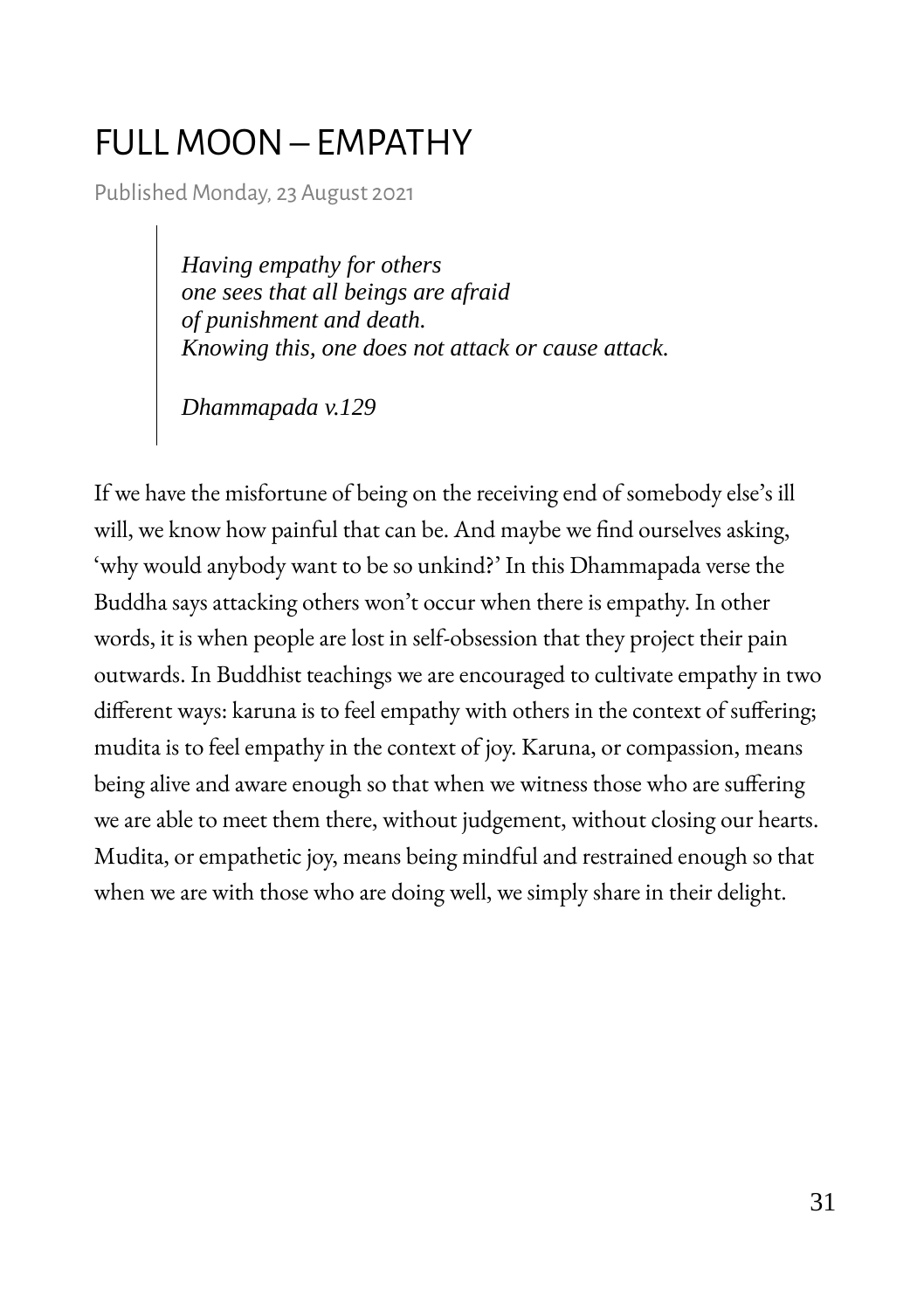#### <span id="page-31-0"></span>NEW MOON UPDATE: SEPTEMBER 2021

Posted on September 06, 2021

Today, Monday 6th, is the **New Moon** day for the month of September 2021. The next *Uposatha* Day will be the **Full Moon** which falls on Tuesday 21st September.

Since we announced that the vestibule is open to receive offerings of cooked food in the morning there seems to have been a stream of friends and supporters taking an opportunity to do just that. Now, since the **Full Moon** day of Tuesday 24th September, the Dhamma Hall has been open between **10am and 1pm each day except Mondays**. Although we are still being careful and continue to observe restrictions, we hope this process of gradually making the monastery more available will prove supportive. Please see the latest Announcement for details. Many people have struggled a great deal over the past year and a half and we would all prefer to be able to return to how things used to be, but the signs suggest it is wise to remain cautious.

Recently I gave a talk titled The Option Addiction in which I reflected on a teaching I received many years ago when I was a junior monk living in Thailand. If my memory is correct I met the monk who offered this teaching on only one occasion. What stood out then, and has stayed with me, was the way he spoke about wisdom. The particular point he made was that when there is wisdom we are able to see both sides of the situation we are in. When we lack wisdom, when we see only according to our preferences, we see only a portion of the picture and as a result our actions are partial.

Dhammapada verse 290 says, *It is wisdom that leads to letting go of a lesser happiness in pursuit of a happiness which is greater.* From the perspective of 'my way', I am inclined to settle for the lesser happiness of simply having things the way I want, and not having things the way I don't want. For example, I don't want the summer to disappear so quickly, I want it to last longer. Since I don't have control over the weather it is wise to let go of my preference. But letting go of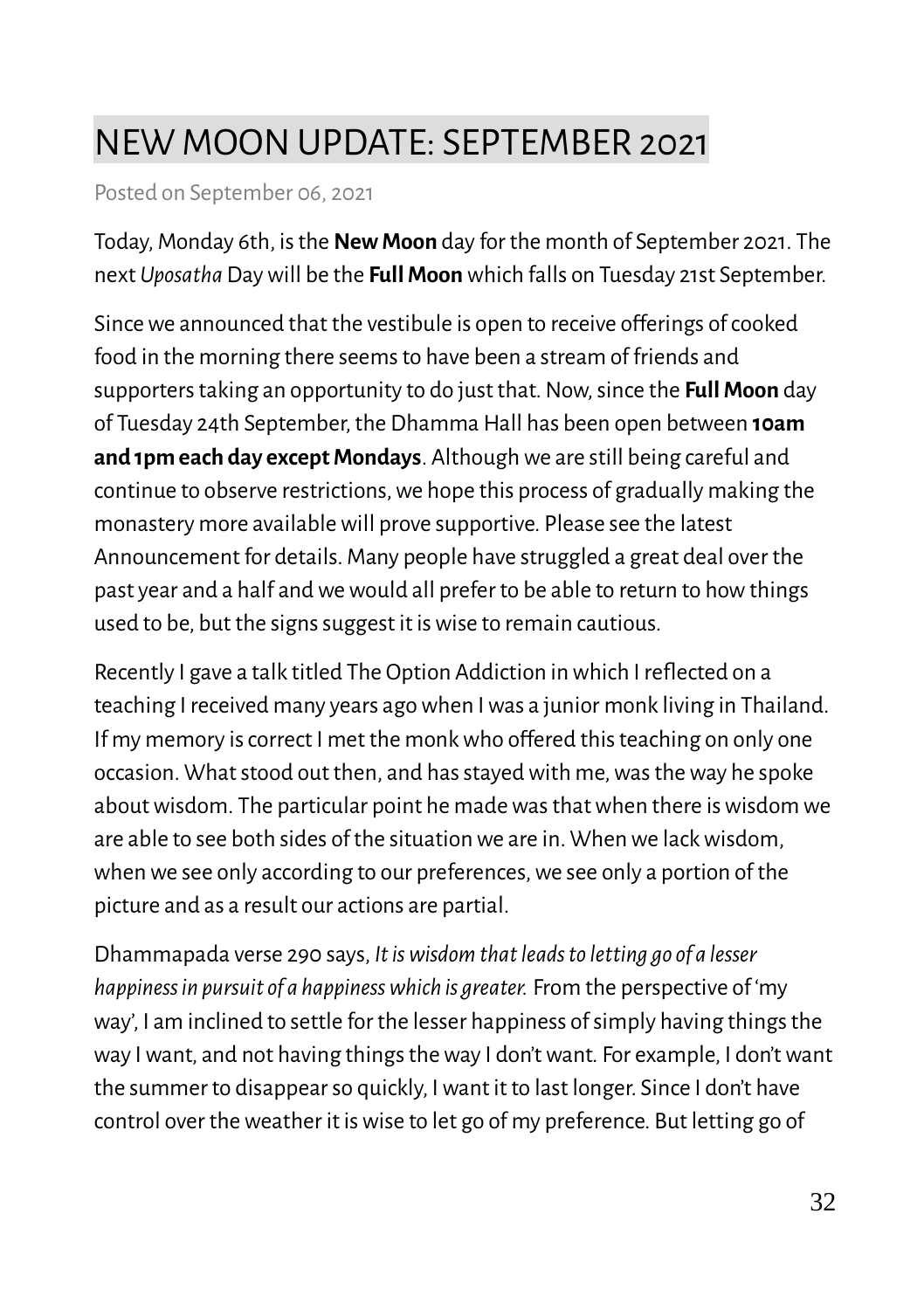'my way', letting go of our preferences, is not so easy. Thankfully we have the wise teachings of the Buddha and his disciples to guide us. This is why we have the encouragement to cultivate the five spiritual faculties – faith, energy, mindfulness, collectedness and discernment. Externally we have the physical faculties of seeing, hearing, smelling and so on, and without them life would be very difficult. Likewise, if the inner spiritual faculties are not functioning, life can be very difficult. So long as these potentials remain undeveloped the idea of letting go of our preferences appears thoroughly unattractive. Once they are even somewhat developed, letting go of 'my way' can begin to appear as the logical and intelligent way to approach life. It is not possible that everyone has things the way they want all the time, so learning to be able to let go is actually essential.

Now back to everyday matters... We recently posted an announcement regarding a kitchen manager for here at Harnham. If you know anyone who might be interested feel free to let them know.

Later this month there will be another Lake Workday. Presently it is planned for Saturday 25th September. If you intend to participate kindly contact us:

e: workmaster@ratanagiri.org.uk t: 07943 699 228 With good wishes,

Luang Por Munindo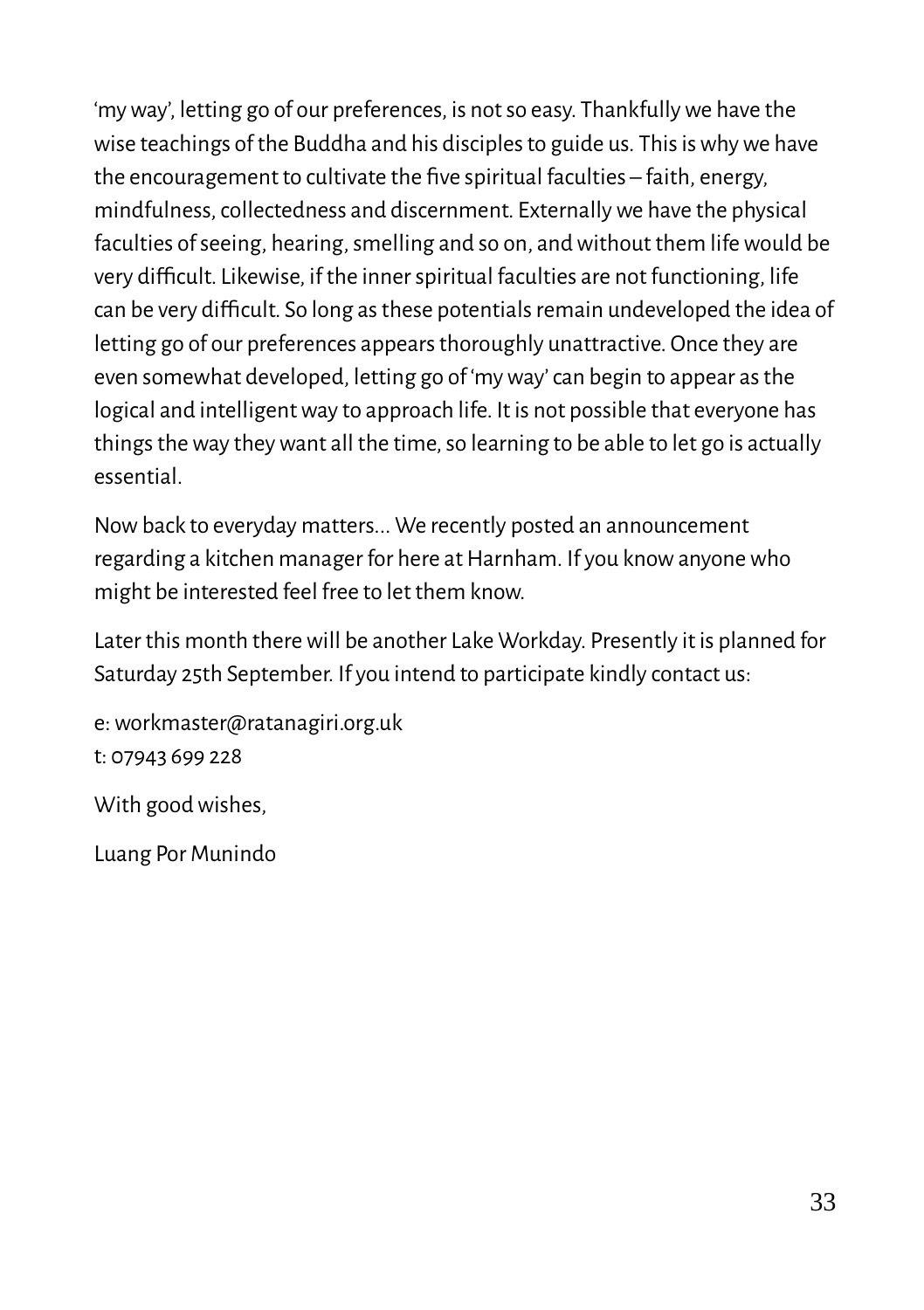#### <span id="page-33-0"></span>FULL MOON – ONE-UPMANSHIP

Published Tuesday, 21 September 2021

*Victory leads to hatred, for the defeated suffer. The peaceful live happily, beyond victory and defeat.*

*Dhammapada v.201*

Is there a way of wanting to win without being devastated when we don't win? Can we strive to achieve our goals without becoming lost in striving? Generally, we tend to think that to succeed we must banish all thoughts of losing, and focus solely on winning. This is to ignore the power of mindfulness and wise reflection. If we train our faculties skillfully, it might be possible to be aware of the impulse to want to win, and also be aware of the awareness itself. There isn't only wanting to win, there is also the knowing that we want to win. Cultivating this conscious knowing is one aspect of going for refuge to the Buddha. Such a perspective has the power to protect us from falling into playing the embarrassing game of one-upmanship.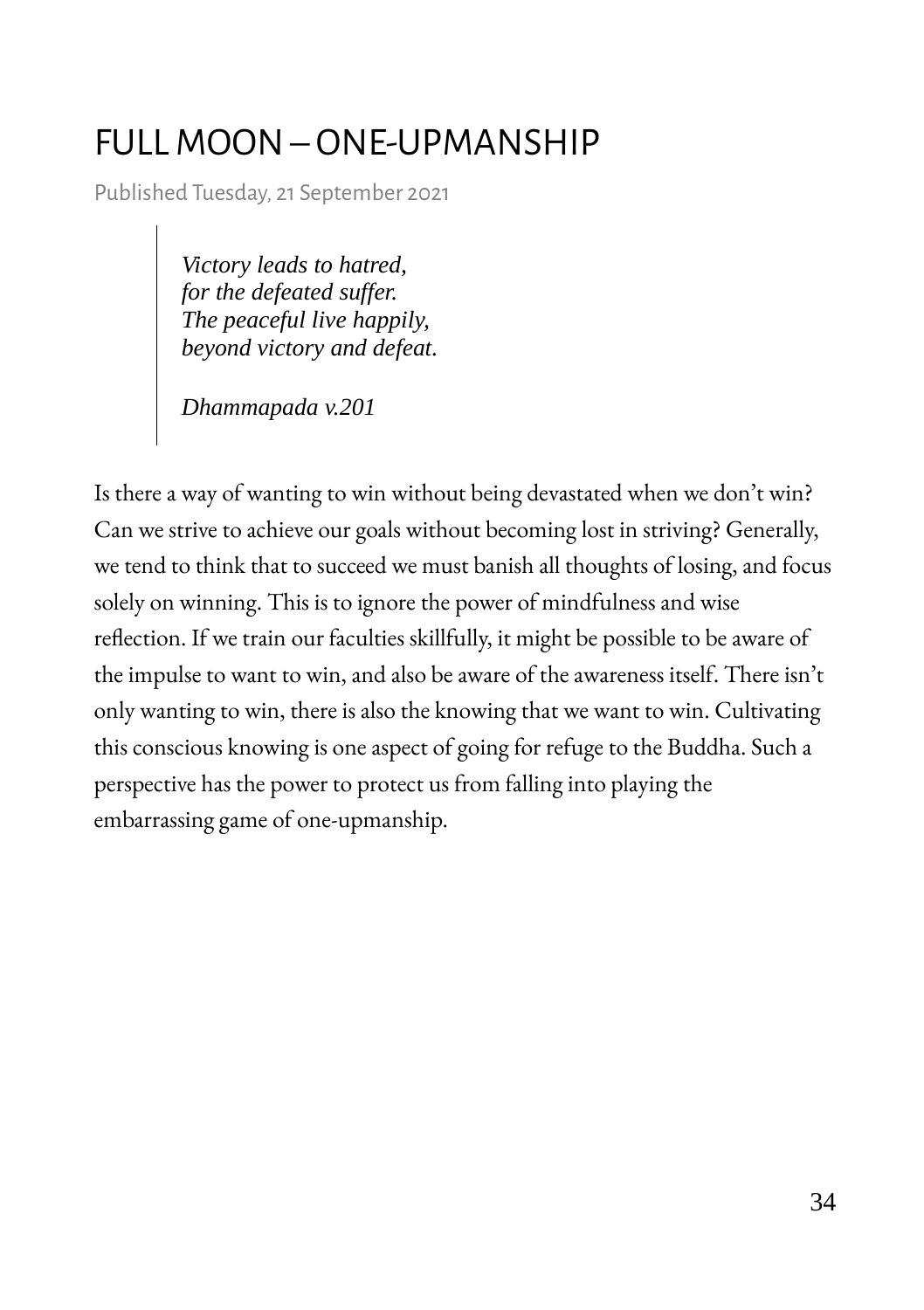#### <span id="page-34-0"></span>NEW MOON UPDATE: 6TH OCTOBER 2021

Posted on October 06, 2021

Today, Wednesday 6th, is the **New Moon** day for the month of October 2021. The next *Uposatha* Day will be the **Full Moon** and falls on Thursday 21st October.

Only two weeks remain until the end of this year's Rains Retreat. The reconstruction work on the Memorial Garden has been finished (see photo of Tan Sucinno). *Anumodana* to all those who contributed. A few other minor projects are gradually being completed as we enter autumn and the rhythm of activity slows down.

We are glad to see old and new friends and supporters taking the opportunity to visit the monastery conservatory around the meal offering time - 10.00am until 10.30am - and that some are taking the opportunity to use the Dhamma Hall between 10.00 and 13.00. Please see the latest Announcement for restrictions and relevant details.

On Thursday 16th September I was happy to have the opportunity to offer a talk to the residents and guests gathered at the monastery called So What Have I Learnt in 70 Years. I enjoyed the chance to reflect on the journey of my life thus far and ponder on how we learn from the ups and downs we encounter. It is natural to hope for positive, agreeable experiences, and when we have them we can rightly feel grateful. However, at some stage we need to learn that in fact the negative and disagreeable experiences have a lot to teach us. Of course it would be unwise to dismiss the moments of joy, however it is wise to remember to not be lost in them. When we allow ourselves to be lost in joy we make it inevitable that we will be lost in sorrow. When we allow ourselves to be lost in happiness we create conditions for ourselves to be lost in unhappiness. The trick is to learn how to meet life as we live it without being lost in it. I am enormously grateful for the opportunities this life has given me to learn to be not quite so lost.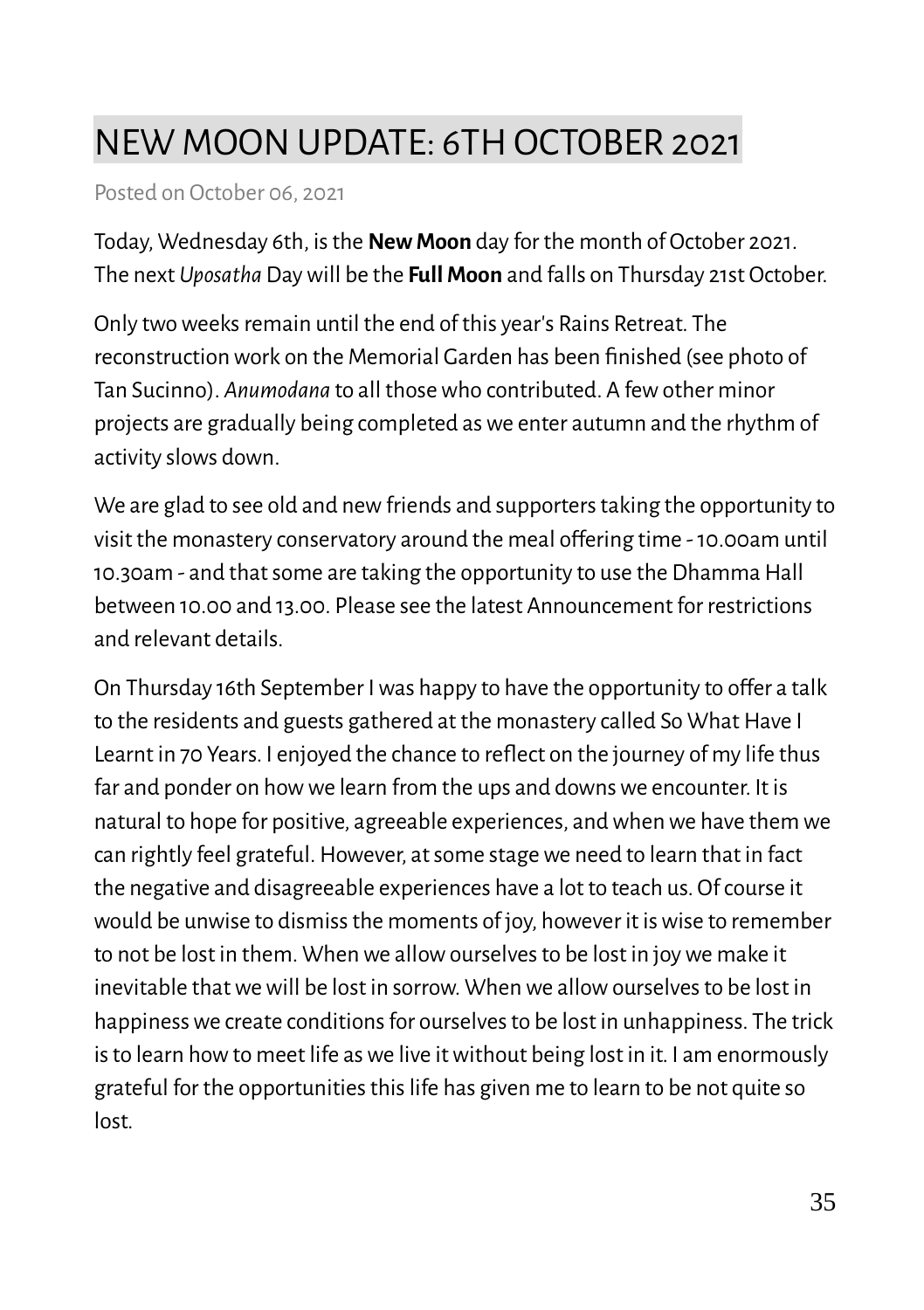Regarding the Kathina gathering, after consideration it has been decided that it is still too early to open the monastery for such an event. If you would like to receive a copy of our annual Forest Sangha calendar, they are now available to collect from the monastery.

Some of you might be aware that for many years now there has been a group of friends and supporters of the monastery, mostly from the Sri Lankan community, regularly contributing to a Sponsored Breakfast Scheme. This scheme, which covers the costs associated with the daily breakfast cooked at the monastery for the resident community and overnight guests, is now open and available for anyone to participate. If you are interested in being involved please see our Google Form at bf.ratanagiri.org.uk.

Also you might perhaps have noticed that we recently posted an announcement for a new kitchen manager here at Harnham. If you know anyone who might be interested, feel free to let them know. We are also still open to applicants to our winter retreat support team.

Later this month there will be another Lake Workday. Presently it is planned for Saturday 23rd October. If you intend to participate kindly contact us:

e: workmaster@ratanagiri.org.uk t: 07943 699 228

With good wishes,

Luang Por Munindo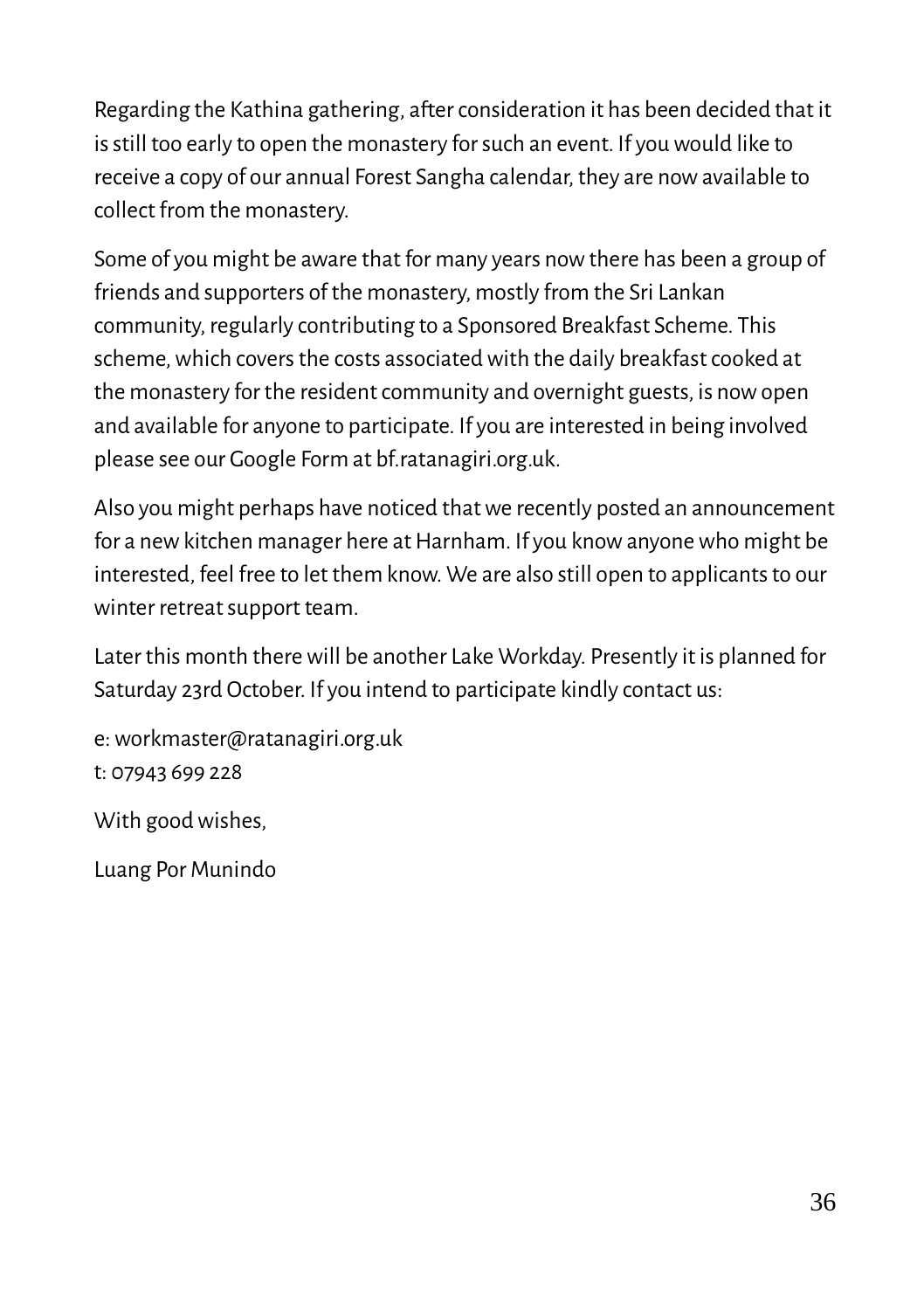### <span id="page-36-0"></span>FULL MOON – CRITICISING

Published Thursday, 21 October 2021

*Those who always look for the faults of others their corruptions increase and they are far from freedom.*

*Dhammapada v.253*

Although we don't realise it at the time, when we heedlessly dwell on finding fault with others, we create obstructions within our own field of awareness. Part of us might feel good as we compulsively criticise, but we fail to see that in so doing we distance ourselves from Dhamma. Of course there is a time and place for criticism offered out of concern for the benefit of others, but here we are talking about criticising with malice. If we are keen to develop clarity and understanding, we need to reflect on the consequences of fault-finding and inhibit the impulse. It can feel tempting to scratch an itchy wound that is healing, but we know that following that impulse makes things worse.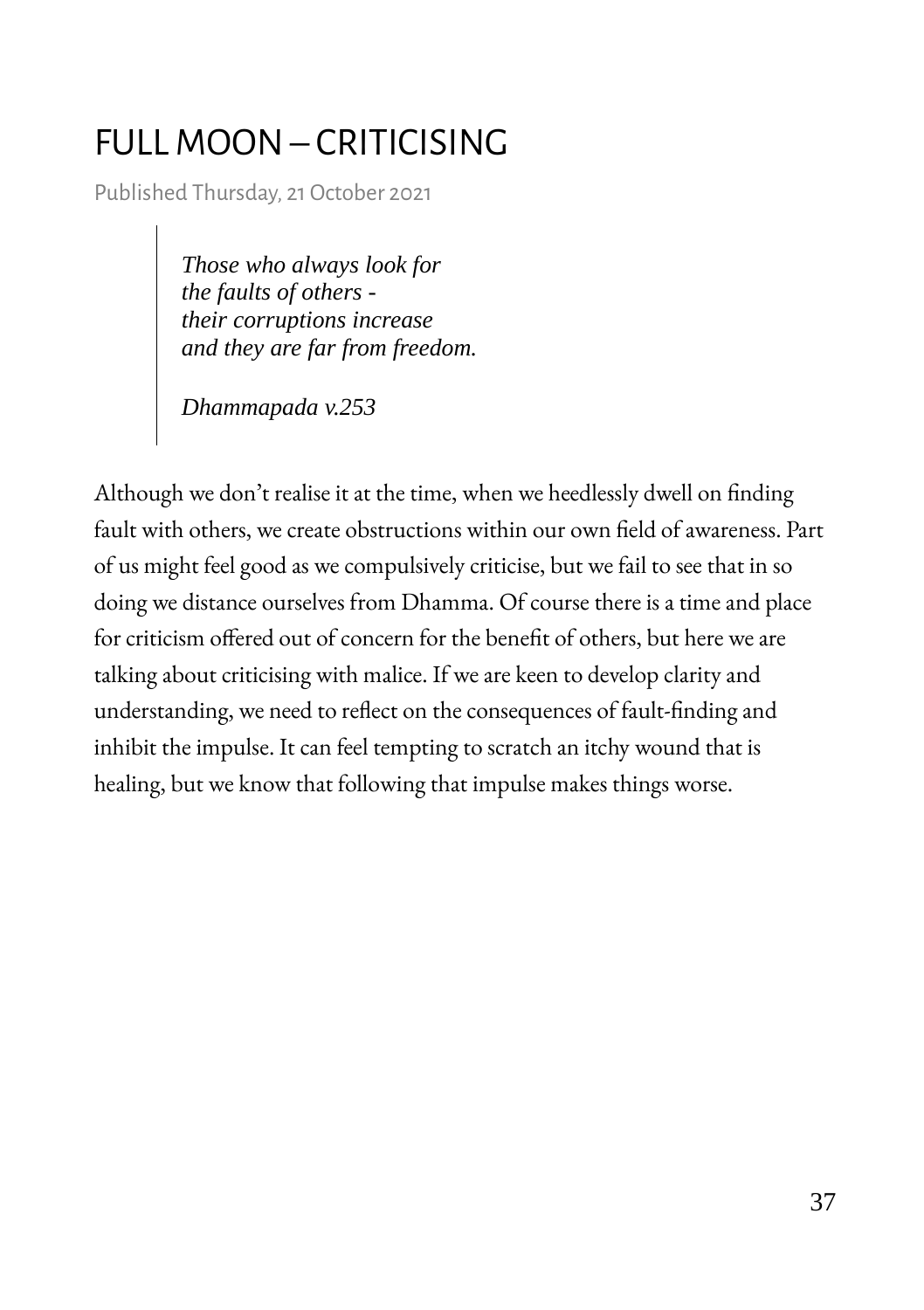#### <span id="page-37-0"></span>NEW MOON UPDATE: 4TH NOVEMBER 2021

Posted on November 04, 2021

Today, Thursday 4th, is the **New Moon** day for the month of November 2021. The next *Uposatha* Day will be the **Full Moon** and falls on Friday 19th November.

The community recently observed another week of monastic retreat and is now noticeably becoming more active. With increased possibilities for travel come more exchanges between monasteries. Shortly two of Harnham's resident community will travel down to Amaravati and join in the Precept Ceremony (*Upasampada*) of Samanera Jotisaro. The then Bhikkhu Jotisaro will return towards the end of this month. Tan Atthadassi, who has been here for the Rains Retreat, will return to Amaravati. In December Tan Tikkhanyano will travel to Amaravati where he will spend the Winter Retreat and Tan Mahesako will travel to Wat Pah Nanachat in Thailand where he will stay for about one year.

For those who wish to bring food and requisites to offer in the morning, please note that in keeping with the clocks going back our mealtime is now 11am, not 11.30am.

Change and Agility was the theme of my talk last Saturday. Change is happening constantly, however if we fail to pay proper attention we can assume that some aspects of life are really stable. It is true, some aspects are apparently stable, or somewhat stable, but they are not truly stable. And when they display their instability we can be caught unawares. Much of the Buddha's teaching is about skillfully exercising our inner faculties so as to not be caught unawares. This can mean developing agility in areas where we might normally have been inflexible. Such as clinging to fixed views about ourselves and about others. As children we held fast to mummy and daddy's hands and it made us feel safe. As adults we inspect our efforts to find safety and security and hopefully see that clinging contradicts reality. We do need to be able to hold firm, just not too tightly. If we develop this kind of skill then we won't limit ourselves with such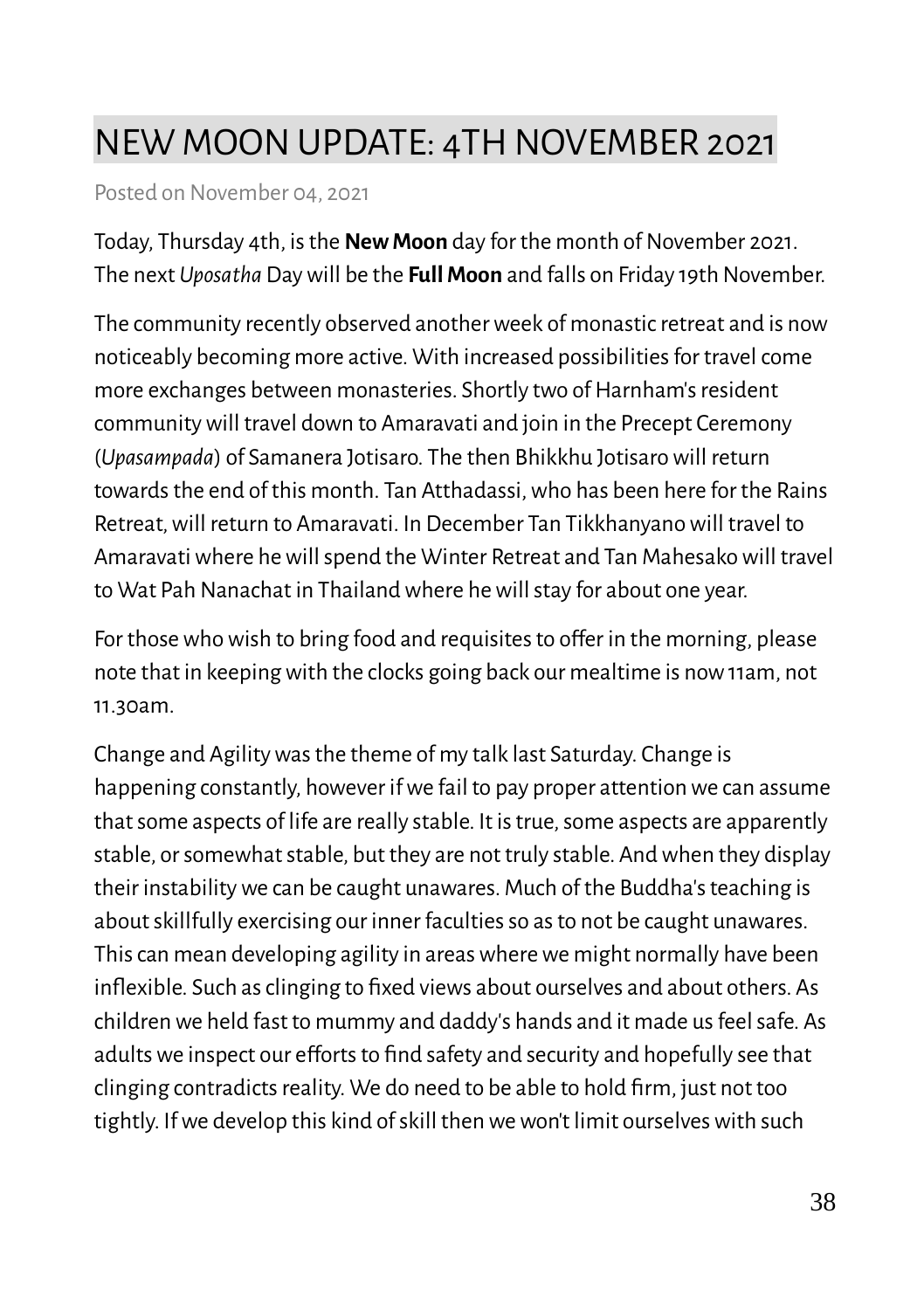beliefs as 'I am just this sort of person and can never change'. Or, 'That person is like that and they will never change'. 'Humanity is like this and will never change'. Such limiting views get in the way of our ability to accord with change. Letting go of fixed views supports freedom from limitations.

With good wishes,

Luang Por Munindo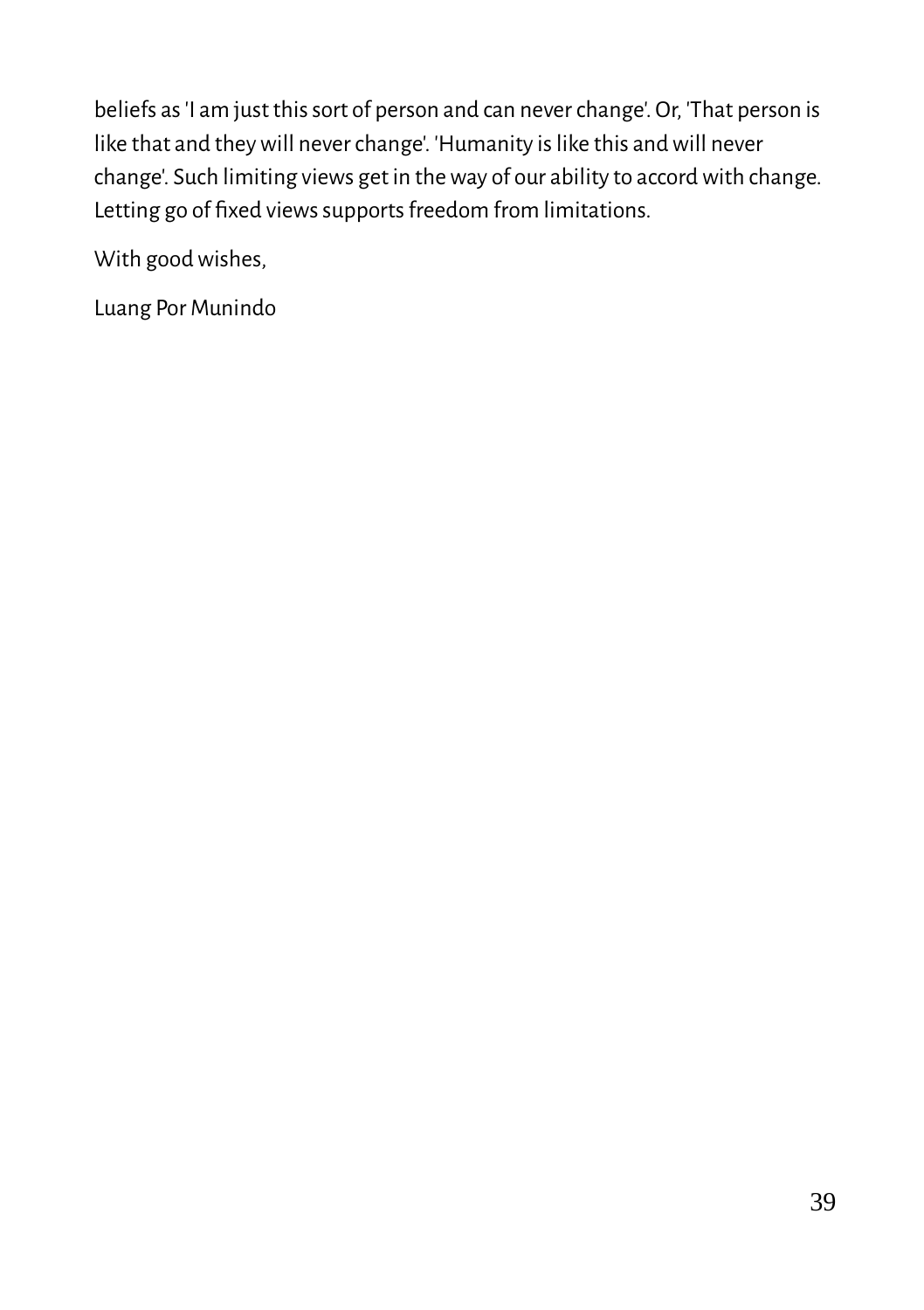#### <span id="page-39-0"></span>FULL MOON – HABITS OF CLINGING

Published Friday, 19 November 2021

*Fostering habits such as craving and clinging is like fertilizing noxious weeds.*

*Dhammapada v.335*

When, for the first time, small children are dropped off at school, they often feel upset as their parents leave. They don't understand that in a few hours time mum or dad will be back to pick them up again. Eventually those children learn that their parents have not disappeared forever and so are no longer upset. As adults, when we catch ourselves misperceiving a situation and becoming caught in clinging, it is wise to take note and register how clinging causes suffering. On one level it can feel suitable to cling to those things that we hold dear. It is a most natural thing for parents to feel caring towards their children. But what happens when the caring is combined with clinging? The child is over-protected and fails to learn. Or, what happens when we are praised by someone we respect and we cling to the agreeable feelings that arise? It can feel fine at the time, but what we fail to see is how, when we are spoken to rudely and painful feelings arise, we can't help but cling to disagreeable feelings. The two go together.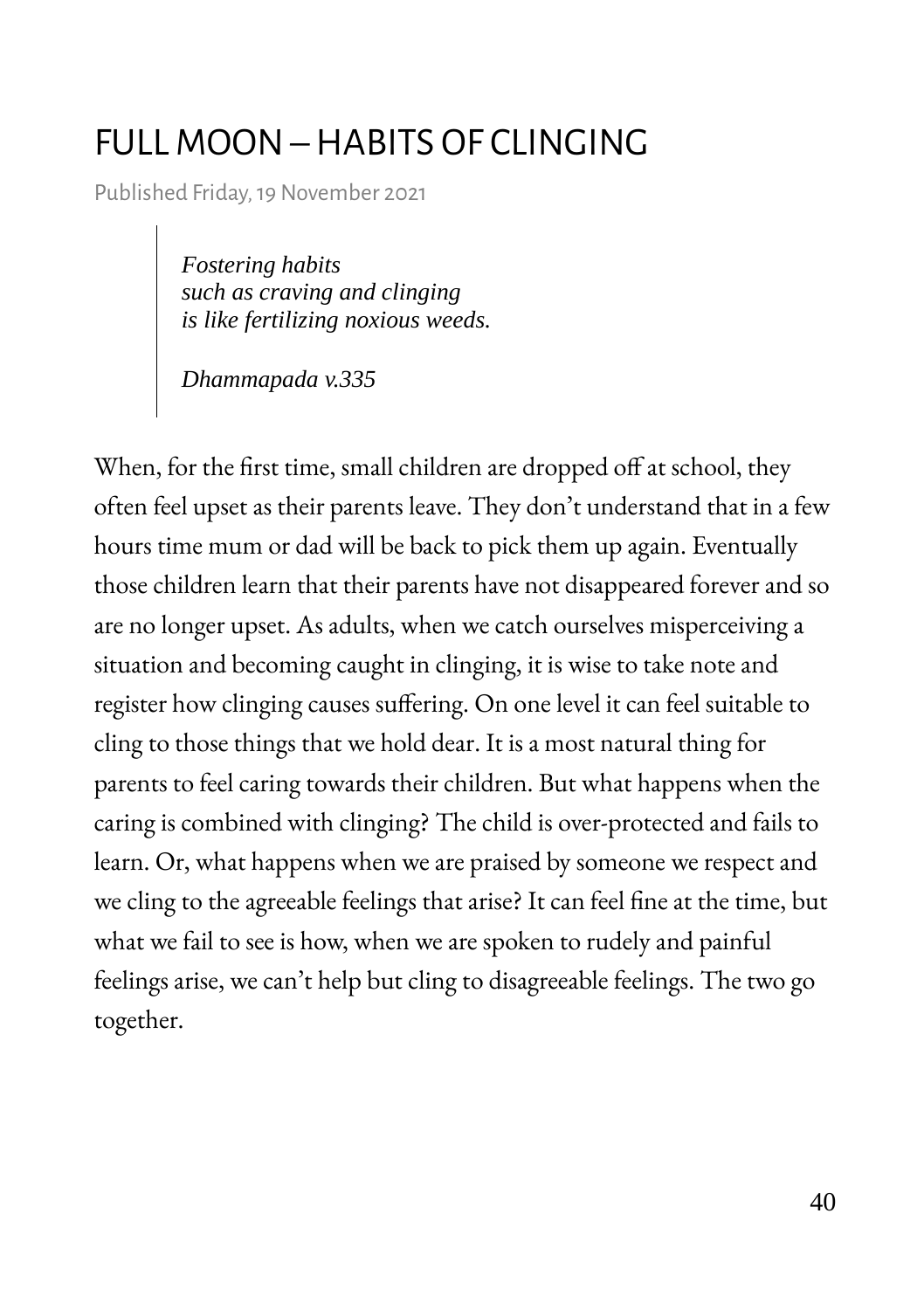## <span id="page-40-0"></span>NEW MOON NEWSLETTER: DECEMBER 2021

#### Posted on December 04, 2021

Today, Saturday 4th, is the **New Moon** day for the month of December 2021. The next Uposatha Day will be the **Full Moon** and falls on Sunday 19th December.

On behalf of the community here at Harnham I wish to express gratitude for the many offerings of concern and support over the past few days. Having heard about the damage wrecked by the recent storm that passed through Northumberland many of our friends and supporters were worried. As it happened, we were without electricity for about five and a half days, but other than that we were not too seriously affected. Sadly there was considerable damage to Bolam Lake Park, however our own lake and woodland lost only one tree. Thanks to a petrol-fuelled generator most the food in the freezers and fridges was saved. The enforced simplification provided a useful opportunity to reflect on the struggles that so many human beings suffer and the extraordinary degree of convenience we take for granted.

A few days before the storm Tan Jotisaro Bhikkhu (see photo) returned to Harnham having spent the Rains Retreat at Amaravati. He received his *upasampada* there on Sunday 21st November. On Sunday evening 28th November Ben (see photo) took the eight precepts of an anagarika here (by candle light in the Reception Room where there is a wood-burning stove).

The talk I gave on that occasion is titled **Protected and Strengthened** . It was an attempt to highlight the importance the Buddha placed on the qualities of *Hiri*  and *Ottappa. Hiri* refers to a wholesome sense of shame and *Ottappa* means a sense of fear of being judged for our wrong-doings. For many of us these are tricky topics to contemplate as they readily trigger self-hatred and selfcondemnation. Obviously this is not what the Buddha was aiming at. He referred to these two psychological phenomena as *Lokapala,* or protectors of the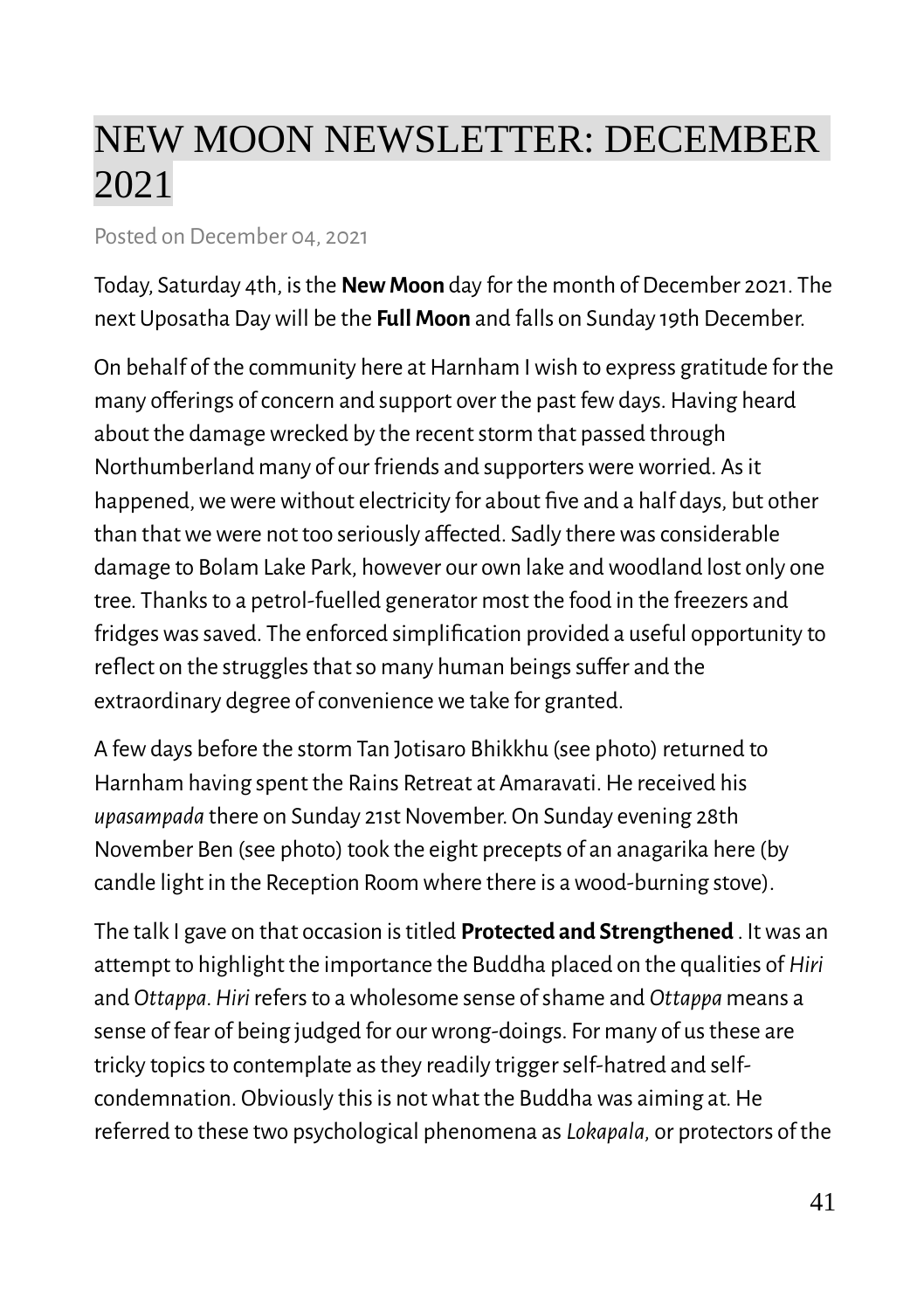world. And here we should be thinking of both our inner and outer worlds. When these qualities are absent our worlds fall into chaos. If they are welldeveloped they serve to protect us from disintegration.

In a few weeks the year 2021 will end and 2022 will begin. Regrettably it appears still too risky to open the monastery for general public use. We are taking a limited number of guests. And we do plan to hold our usual midnight Forgiveness and Renewal ceremony. This year the plan is for it to be livestreamed and an announcement confirming this (or otherwise) will be issued shortly. Likewise the traditional taking of the Five Precepts and recitation of the *Parittas* at 3pm on the 1st January will (hopefully) be live-streamed.

With good wishes,

Ajahn Munindo